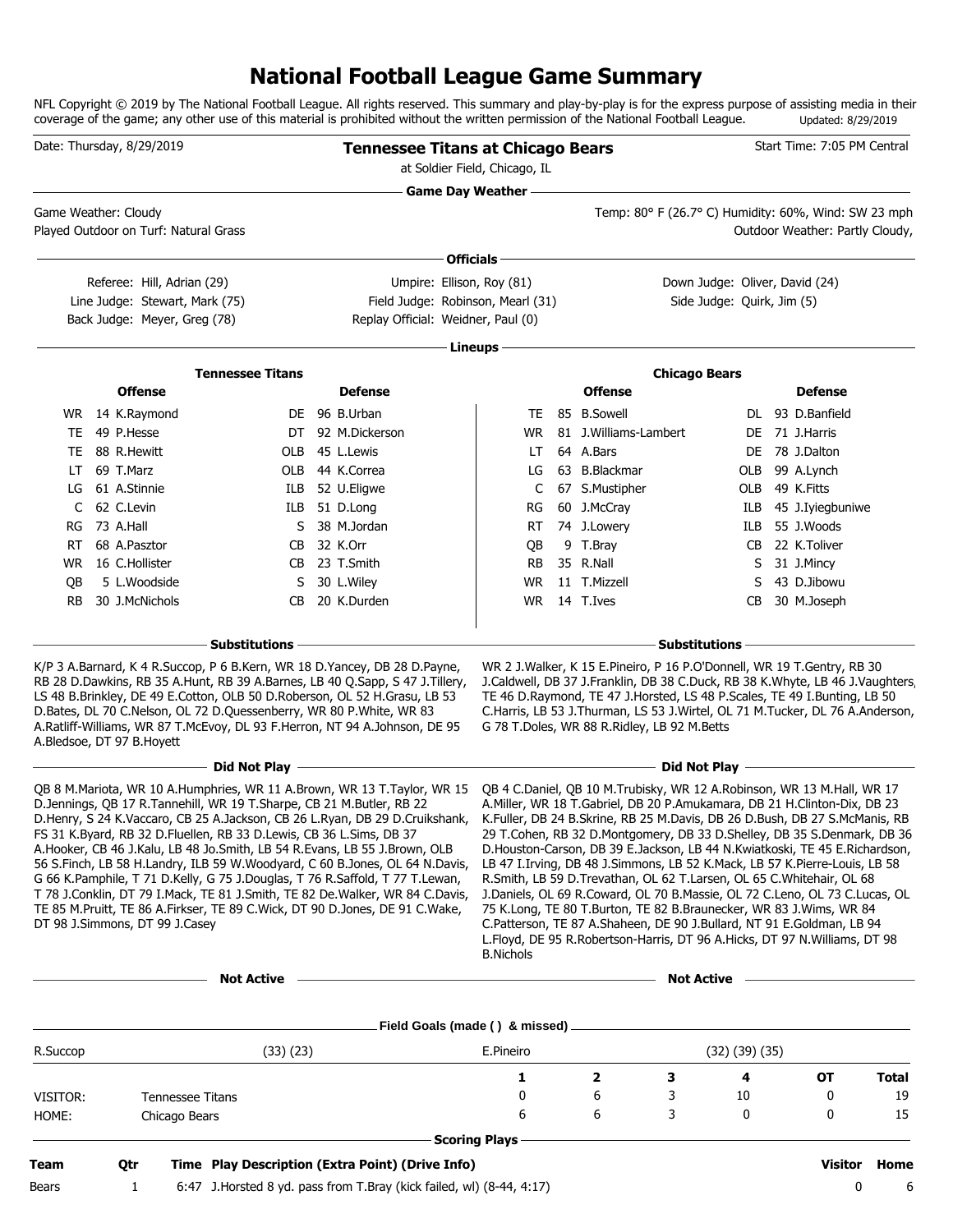### **National Football League Game Summary**

NFL Copyright © 2019 by The National Football League. All rights reserved. This summary and play-by-play is for the express purpose of assisting media in their coverage of the game; any other use of this material is prohibited without the written permission of the National Football League. Updated: 8/29/2019

| Bears                   |   | 14:13 E.Pineiro 32 yd. Field Goal (13-55, 5:56)                            |    | 9<br>0     |
|-------------------------|---|----------------------------------------------------------------------------|----|------------|
| Bears                   |   | 7:40 E.Pineiro 39 yd. Field Goal (7-25, 4:42)                              |    | 12<br>0    |
| Titans                  |   | 5:36 D. Dawkins 9 yd. pass from L. Woodside (kick failed, wr) (4-75, 2:04) |    | 12<br>6    |
| Titans                  |   | 9:13 R. Succop 33 yd. Field Goal (11-62, 5:47)                             |    | 12<br>9    |
| Bears                   |   | 3:05 E.Pineiro 35 yd. Field Goal (12-58, 6:08)                             | 9  | 15         |
| Titans                  |   | 10:26 R. Succop 23 yd. Field Goal (10-66, 4:22)                            | 12 | 15         |
| Titans                  | 4 | 1:25 D. Dawkins 3 yd. pass from L. Woodside (R. Succop kick) (8-68, 2:40)  | 19 | 15         |
| Paid Attendance: 60,783 |   |                                                                            |    | Time: 3:03 |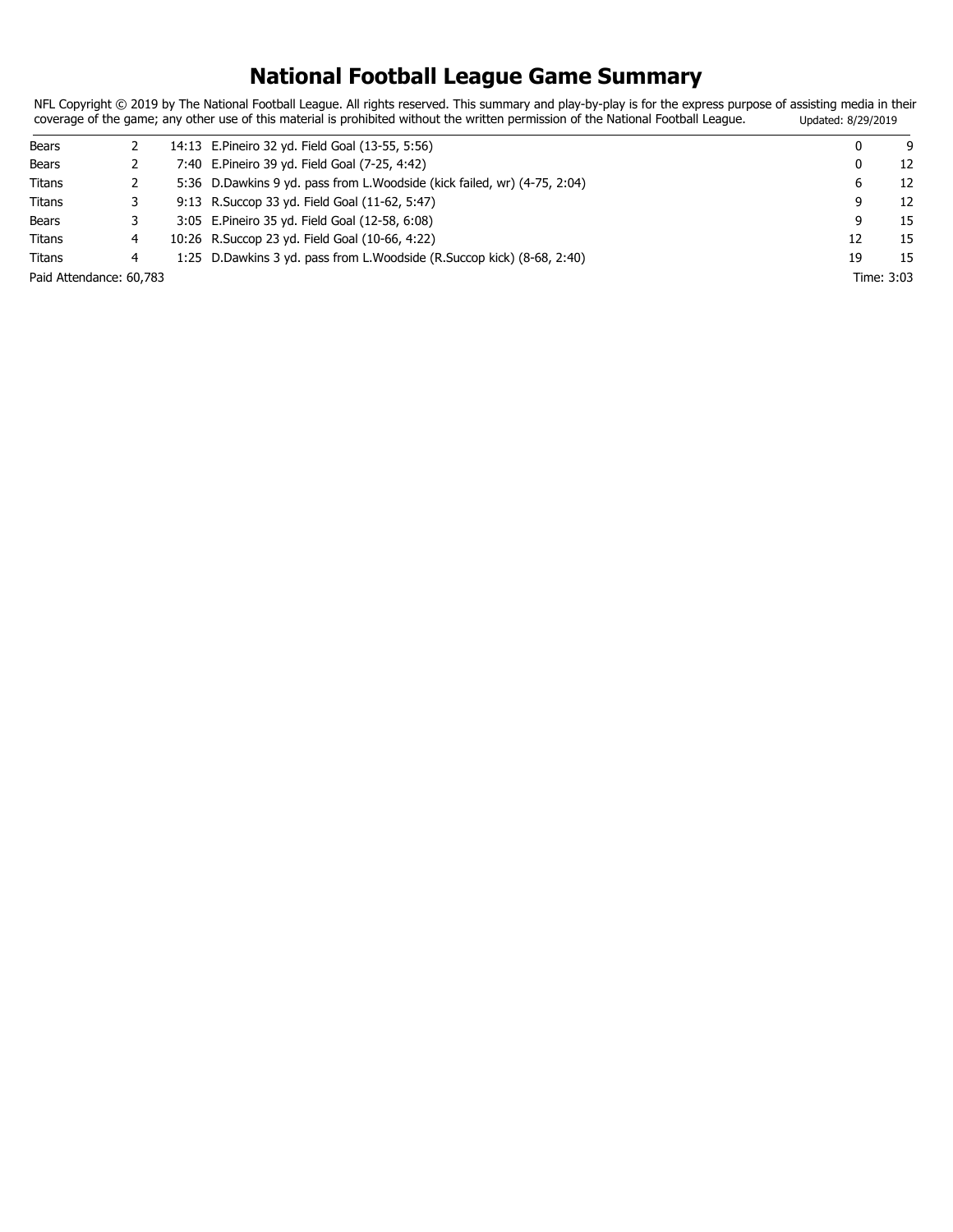# **Final Individual Statistics**

|                                        |           |              | <b>Tennessee Titans</b> |            |                 |             |                  |                |                     |             |                        |     | <b>Chicago Bears</b> |                  |             |             |                |              |
|----------------------------------------|-----------|--------------|-------------------------|------------|-----------------|-------------|------------------|----------------|---------------------|-------------|------------------------|-----|----------------------|------------------|-------------|-------------|----------------|--------------|
| <b>RUSHING</b>                         |           |              | <b>ATT</b>              | <b>YDS</b> | <b>AVG</b>      |             | LG               | TD             | <b>RUSHING</b>      |             |                        |     |                      | ATT              | <b>YDS</b>  | <b>AVG</b>  | LG             | <b>TD</b>    |
| D.Dawkins                              |           |              | 13                      | 117        | 9.0             |             | 20               | 0              | J.Caldwell          |             |                        |     |                      | 16               | 68          | 4.3         | 17             | 0            |
| L.Woodside                             |           |              | 2                       | 17         | 8.5             |             | 12               | 0              | R.Nall              |             |                        |     |                      | 10               | 31          | 3.1         | 10             | 0            |
| J.McNichols                            |           |              | 3                       | 8          | 2.7             |             | 4                | 0              | K.Whyte             |             |                        |     |                      | 2                | 2           | 1.0         | 2              | 0            |
| A.Hunt                                 |           |              | 2                       | 8          | 4.0             |             | 6                | 0              |                     |             |                        |     |                      |                  |             |             |                |              |
| A.Barnes                               |           |              | 1                       | 4          | 4.0             |             | 4                | 0              |                     |             |                        |     |                      |                  |             |             |                |              |
| Total                                  |           |              | 21                      | 154        | 7.3             |             | 20               | 0              | Total               |             |                        |     |                      | 28               | 101         | 3.6         | 17             | 0            |
| <b>PASSING</b>                         | ATT       | <b>CMP</b>   | <b>YDS</b>              | SK/YD      | TD              | LG IN       |                  | RT             | <b>PASSING</b>      |             |                        | ATT | <b>CMP</b>           | <b>YDS</b>       | SK/YD TD    |             | LG IN          | <b>RT</b>    |
| L.Woodside                             | 29        | 17           | 212                     | 2/12       | 2               | 45          |                  | $0$ 104.4      | T.Bray              |             |                        | 40  | 28                   | 334              | 3/29        | 1           | 29<br>0        | 103.5        |
| Total                                  | 29        | 17           | 212                     | 2/12       | 2               | 45          |                  | $0$ 104.4      | Total               |             |                        | 40  | 28                   | 334              | 3/29        | 1           | 29<br>0        | 103.5        |
| <b>PASS RECEIVING</b>                  |           | <b>TAR</b>   | <b>REC</b>              | <b>YDS</b> | <b>AVG</b>      |             | LG               | TD             |                     |             | <b>PASS RECEIVING</b>  |     | TAR                  | <b>REC</b>       | <b>YDS</b>  | <b>AVG</b>  | LG             | TD           |
| C.Hollister                            |           | 6            | 4                       | 50         | 12.5            |             | 19               | 0              | T.Ives              |             |                        |     | 9                    | 5                | 99          | 19.8        | 29             | 0            |
| <b>D.Dawkins</b>                       |           | 6            | 4                       | 31         | 7.8             |             | 11               | 2              | J.Horsted           |             |                        |     | 7                    | 5                | 82          | 16.4        | 24             | 1            |
| A.Ratliff-Williams                     |           | 3            | 2                       | 54         | 27.0            |             | 31               | 0              | T.Mizzell           |             |                        |     | 6                    | 5                | 62          | 12.4        | 28             | 0            |
| P.White                                |           | 6            | 2                       | 15         | 7.5             |             | 9                | 0              | J.Caldwell          |             |                        |     | 5                    | 4                | 35          | 8.8         | 13             | 0            |
| K.Raymond                              |           | 2            | 1                       | 45         | 45.0            |             | 45               | 0              | J.Walker            |             |                        |     | 4                    | 3                | 20          | 6.7         | 11             | 0            |
| P.Hesse                                |           | 3            | 1                       | 7          | 7.0             |             | 7                | 0              |                     |             | J. Williams-Lambert    |     | 3                    | 2                | 17          | 8.5         | 12             | 0            |
| A.Barnes                               |           | 1            | 1                       | 6          | 6.0             |             | 6                | 0              | D.Raymond           |             |                        |     | 2                    | $\overline{2}$   | 16          | 8.0         | 10             | 0            |
| <b>R.Hewitt</b>                        |           | 1            | 1                       | 4          | 4.0             |             | 4                | 0              | R.Nall              |             |                        |     | 1                    | 1                | 2           | 2.0         | 2              | 0            |
| J.McNichols                            |           | 1            | 1                       | 0          | 0.0             |             | 0                | 0              | I.Bunting           |             |                        |     | 1                    | 1                | 1           | 1.0         | 1              | 0            |
| Total                                  |           | 29           | 17                      | 212        | 12.5            |             | 45               | 2              | Total               |             |                        |     | 38                   | 28               | 334         | 11.9        | 29             | 1            |
| <b>INTERCEPTIONS</b>                   |           |              | <b>NO</b>               | <b>YDS</b> | <b>AVG</b>      |             | LG               | <b>TD</b>      |                     |             | <b>INTERCEPTIONS</b>   |     |                      | <b>NO</b>        | <b>YDS</b>  | <b>AVG</b>  | LG             | <b>TD</b>    |
| Total                                  |           |              | 0                       | 0          | 0               |             | 0                | 0              | Total               |             |                        |     |                      | 0                | 0           | 0           | 0              | $\bf{0}$     |
| <b>PUNTING</b>                         | <b>NO</b> | <b>YDS</b>   | <b>AVG</b>              | <b>NET</b> | TВ              | <b>IN20</b> |                  | LG             | <b>PUNTING</b>      |             |                        | NO  | <b>YDS</b>           | <b>AVG</b>       | <b>NET</b>  | TВ          | <b>IN20</b>    | LG           |
| <b>B.Kern</b>                          | 4         | 187          | 46.8                    | 44.8       | 0               |             | 1                | 58             | P.O'Donnell         |             |                        | 5   | 267                  | 53.4             | 43.6        | 1           | 1              | 62           |
| A.Barnard                              | 2         | 93           | 46.5                    | 47.0       | 0               |             | $\mathbf{1}$     | 47             |                     |             |                        |     |                      |                  |             |             |                |              |
| Total                                  | 6         | 280          | 46.7                    | 45.5       | 0               |             | 2                | 58             | Total               |             |                        | 5   | 267                  | 53.4             | 43.6        | 1           | 1              | 62           |
| <b>PUNT RETURNS</b>                    |           | <b>NO</b>    | <b>YDS</b>              | <b>AVG</b> | FC              |             | LG               | TD             | <b>PUNT RETURNS</b> |             |                        |     | NO                   | <b>YDS</b>       | <b>AVG</b>  | <b>FC</b>   | LG             | <b>TD</b>    |
| K.Raymond                              |           | 2            | 20                      | 10.0       | 0               |             | 12               | 0              | C.Duck              |             |                        |     | 4                    | 7                | 1.8         | 0           | 8              | 0            |
| P.White                                |           | 2            | 9                       | 4.5        | 0               |             | 7                | 0              | [DOWNED]            |             |                        |     | 1                    | 0                | 0.0         | 0           | 0              | 0            |
| [TOUCHBACK]                            |           | 1            | 0                       | 0.0        | 0               |             | 0                | 0              |                     |             | [OUT OF BOUNDS]        |     | 1                    | 0                | 0.0         | 0           | 0              | 0            |
| Total                                  |           | 4            | 29                      | 7.3        | 0               |             | 12               | 0              | Total               |             |                        |     | 4                    | 7                | 1.8         | 0           | 8              | 0            |
| <b>KICKOFF RETURNS</b>                 |           | <b>NO</b>    | <b>YDS</b>              | <b>AVG</b> | FC              |             | LG               | TD             |                     |             | <b>KICKOFF RETURNS</b> |     | <b>NO</b>            | <b>YDS</b>       | <b>AVG</b>  | FC          | LG             | <b>TD</b>    |
| K.Raymond                              |           | $\mathbf{1}$ | 25                      | 25.0       | $\mathbf 0$     |             | 25               | $\mathbf 0$    | J.Franklin          |             |                        |     | $\overline{2}$       | 47               | 23.5        | $\mathbf 0$ | 25             | $\mathbf{0}$ |
| [TOUCHBACK]                            |           | 4            | 0                       | 0.0        | 0               |             | $\boldsymbol{0}$ | 0              | [TOUCHBACK]         |             |                        |     | 3                    | $\boldsymbol{0}$ | 0.0         | 0           | 0              | 0            |
| Total                                  |           | $\mathbf{1}$ | 25                      | 25.0       | 0               |             | 25               | 0              | Total               |             |                        |     | 2                    | 47               | 23.5        | 0           | 25             | $\bf{0}$     |
| <b>Tennessee Titans</b>                |           |              |                         |            |                 |             |                  |                |                     |             |                        |     |                      |                  |             |             |                |              |
| <b>FUMBLES</b>                         |           |              |                         | <b>FUM</b> | <b>LOST</b>     |             |                  | OWN-REC YDS TD |                     |             | <b>FORCED</b>          |     | <b>OPP-REC</b>       | <b>YDS</b>       | <b>TD</b>   |             | <b>OUT-BDS</b> |              |
| Total                                  |           |              |                         | 0          |                 | $\mathbf 0$ |                  | 0              | $\mathbf 0$         | $\mathbf 0$ | $\mathbf 0$            |     | $\mathbf 0$          | $\mathbf{0}$     | $\mathbf 0$ |             | $\mathbf{0}$   |              |
| <b>Chicago Bears</b><br><b>FUMBLES</b> |           |              |                         |            | <b>FUM LOST</b> |             |                  | OWN-REC YDS TD |                     |             | <b>FORCED</b>          |     | <b>OPP-REC</b>       | <b>YDS</b>       | <b>TD</b>   |             | <b>OUT-BDS</b> |              |
| Total                                  |           |              |                         | $\bf{0}$   |                 | $\mathbf 0$ |                  | $\mathbf 0$    | $\mathbf 0$         | $\pmb{0}$   | $\mathbf 0$            |     | $\mathbf 0$          | $\mathbf 0$      | $\mathbf 0$ |             | $\mathbf 0$    |              |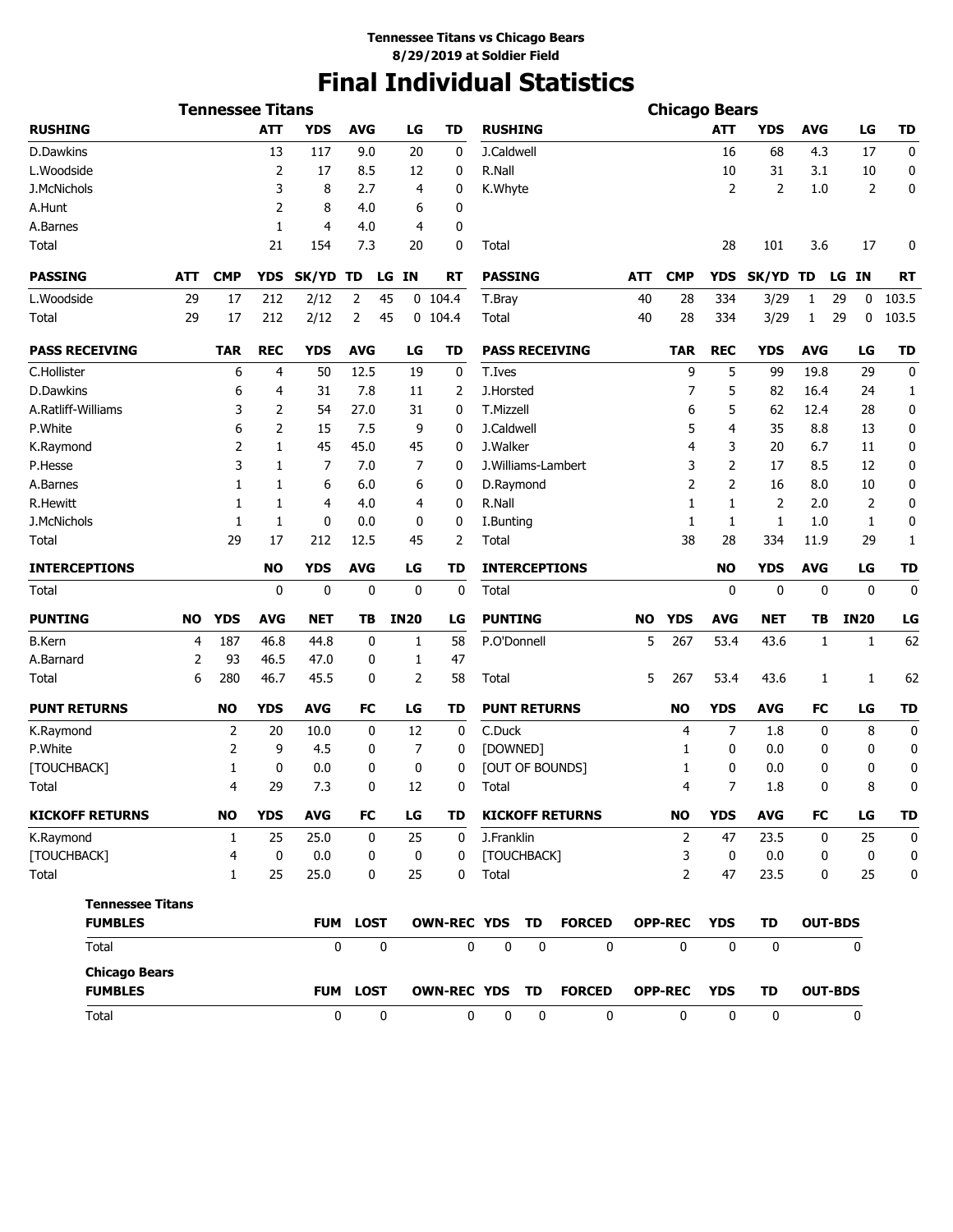# **Final Team Statistics**

|                                                      | <b>Visitor</b> | Home          |
|------------------------------------------------------|----------------|---------------|
|                                                      | Titans         | <b>Bears</b>  |
| <b>TOTAL FIRST DOWNS</b>                             | 16             | 22            |
| By Rushing                                           | 8              | 6             |
| By Passing                                           | 8              | 16            |
| By Penalty                                           | 0              | 0             |
| THIRD DOWN EFFICIENCY                                | 3-11-27%       | 6-15-40%      |
| <b>FOURTH DOWN EFFICIENCY</b>                        | $0 - 0 - 0%$   | 1-1-100%      |
| <b>TOTAL NET YARDS</b>                               | 354            | 406           |
| Total Offensive Plays (inc. times thrown passing)    | 52             | 71            |
| Average gain per offensive play                      | 6.8            | 5.7           |
| <b>NET YARDS RUSHING</b>                             | 154            | 101           |
| <b>Total Rushing Plays</b>                           | 21             | 28            |
| Average gain per rushing play                        | 7.3            | 3.6           |
| Tackles for a loss-number and yards                  | $1 - 2$        | $2 - 4$       |
| <b>NET YARDS PASSING</b>                             | 200            | 305           |
| Times thrown - yards lost attempting to pass         | $2 - 12$       | 3-29          |
| Gross yards passing                                  | 212            | 334           |
| <b>PASS ATTEMPTS-COMPLETIONS-HAD INTERCEPTED</b>     | $29-17-0$      | $40 - 28 - 0$ |
| Avg gain per pass play (inc.# thrown passing)        | 6.5            | 7.1           |
| <b>KICKOFFS Number-In End Zone-Touchbacks</b>        | $5 - 4 - 3$    | $5 - 5 - 4$   |
| <b>PUNTS Number and Average</b>                      | $6 - 46.7$     | $5 - 53.4$    |
| <b>Had Blocked</b>                                   | 0              | 0             |
| <b>FGs - PATs Had Blocked</b>                        | $0 - 0$        | $0 - 0$       |
| <b>Net Punting Average</b>                           | 45.5           | 43.6          |
| <b>TOTAL RETURN YARDAGE (Not Including Kickoffs)</b> | 29             | 7             |
| No. and Yards Punt Returns                           | $4 - 29$       | $4 - 7$       |
| No. and Yards Kickoff Returns                        | $1 - 25$       | $2 - 47$      |
| No. and Yards Interception Returns                   | $0 - 0$        | $0 - 0$       |
| <b>PENALTIES Number and Yards</b>                    | $9 - 73$       | $6 - 45$      |
| <b>FUMBLES Number and Lost</b>                       | $0 - 0$        | $0 - 0$       |
| <b>TOUCHDOWNS</b>                                    | 2              | 1             |
| Rushing                                              | 0              | 0             |
| Passing                                              | 2              | $\mathbf{1}$  |
| <b>EXTRA POINTS Made-Attempts</b>                    | $1 - 2$        | $0 - 1$       |
| Kicking Made-Attempts                                | $1 - 2$        | $0 - 1$       |
| <b>FIELD GOALS Made-Attempts</b>                     | $2 - 2$        | $3 - 3$       |
| <b>RED ZONE EFFICIENCY</b>                           | 2-4-50%        | 1-4-25%       |
| <b>GOAL TO GO EFFICIENCY</b>                         | 1-2-50%        | 1-1-100%      |
| <b>SAFETIES</b>                                      | 0              | 0             |
| <b>FINAL SCORE</b>                                   | 19             | 15            |
| TIME OF POSSESSION                                   | 24:37          | 35:23         |
|                                                      |                |               |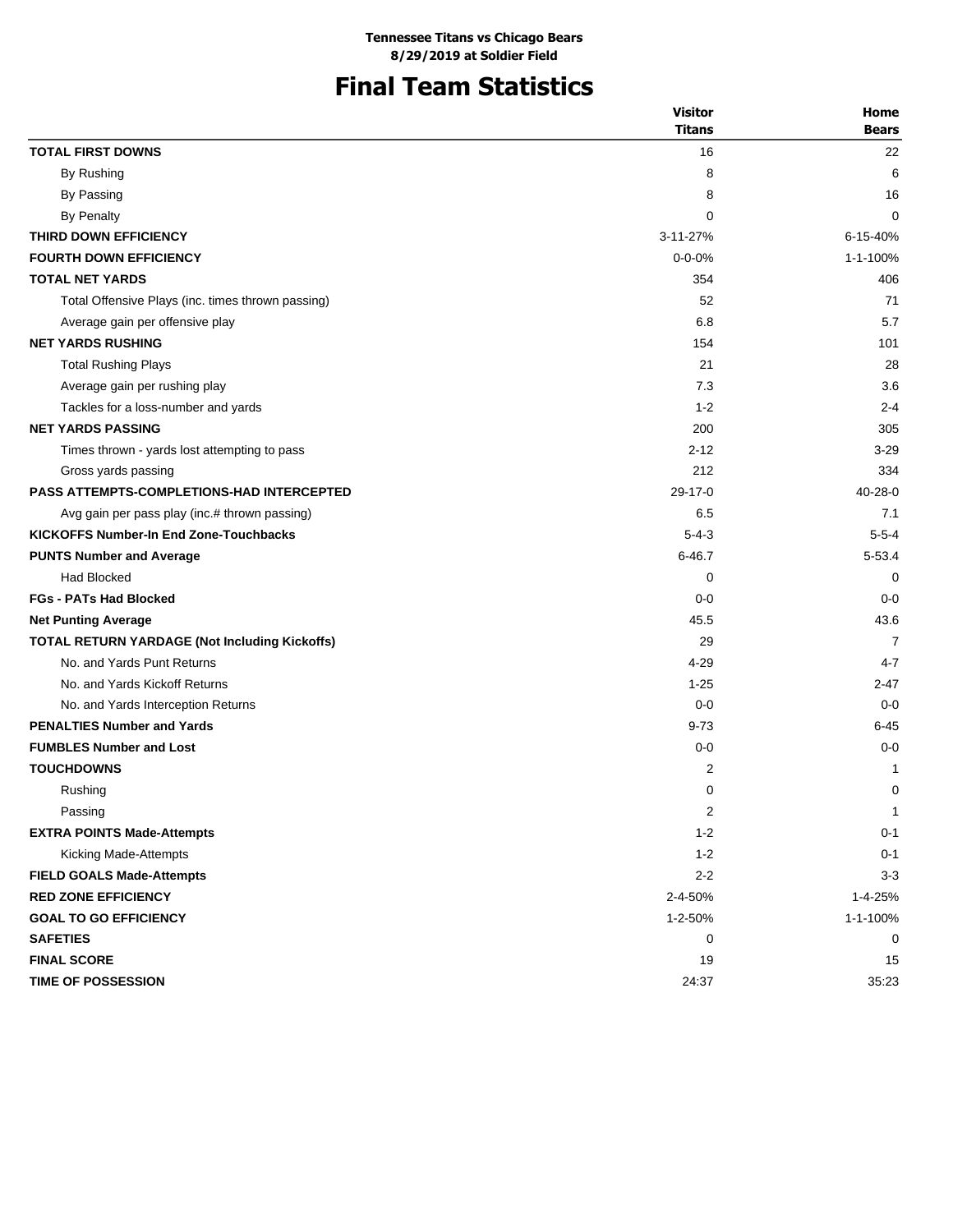# **Ball Possession And Drive Chart**

| <b>Tennessee Titans</b> |  |
|-------------------------|--|
|-------------------------|--|

\_\_\_\_\_\_\_\_\_\_\_\_\_\_\_\_\_\_\_\_

| #  | Time<br>Recd | Time<br>Lost | <b>Time How Ball</b><br><b>Poss Obtained</b> | <b>Drive</b><br>Began | #<br><b>Play</b> | Yds<br>Gain | Yds<br><b>Pen</b> | Net<br>Yds | 1st<br>Down  | Last<br>Scrm  | <b>How Given</b><br>Up |
|----|--------------|--------------|----------------------------------------------|-----------------------|------------------|-------------|-------------------|------------|--------------|---------------|------------------------|
|    | 12:23        | 11:04        | $1:19$ Punt                                  | <b>TEN 19</b>         | 3                | 4           | -9                | -5         | 0            | <b>TEN 14</b> | Punt                   |
|    | 6:47         | 5:09         | 1:38 Kickoff                                 | <b>TEN 25</b>         | 3                |             | -5                | 2          | 0            | <b>TEN 27</b> | Punt                   |
| 3  | 14:13        | 12:22        | 1:51 Kickoff                                 | <b>TEN 25</b>         | 3                |             | -10               | -9         | 0            | TEN 16        | Punt                   |
|    | 7:40         | 5:36         | 2:04 Kickoff                                 | TEN 25                |                  | 75          | 0                 | 75         | 3            | $*$ CHI 9     | Touchdown              |
| 5. | 2:12         | 0:47         | $1:25$ Punt                                  | <b>TEN 20</b>         | 5                | 13          | 0                 | 13         |              | TEN 33        | Punt                   |
| 6  | 15:00        | 9:13         | 5:47 Kickoff                                 | <b>TFN 24</b>         | 11               | 72          | $-10$             | 62         |              | * CHI 14      | <b>Field Goal</b>      |
|    | 3:05         | 1:36         | 1:29 Kickoff                                 | <b>TEN 25</b>         | 3                |             | 0                 |            | $\mathbf{0}$ | <b>TEN 32</b> | Punt                   |
| 8  | 14:48        | 10:26        | 4:22 Punt                                    | <b>TFN 29</b>         | 10               | 66          | 0                 | 66         |              | $*$ CHI 5     | Field Goal             |
| 9  | 7:50         | 5:48         | 2:02 Punt                                    | <b>TEN 20</b>         | 4                | 21          | 0                 | 21         |              | <b>TEN 41</b> | Punt                   |
| 10 | 4:05         | 1:25         | $2:40$ Punt                                  | <b>TEN 32</b>         | 8                | 88          | $-20$             | 68         | 4            | $*$ CHI 3     | Touchdown              |

(244) Average TEN 24

|    | <b>Chicago Bears</b> |              |                                              |                       |           |             |            |            |              |                     |                        |
|----|----------------------|--------------|----------------------------------------------|-----------------------|-----------|-------------|------------|------------|--------------|---------------------|------------------------|
| #  | Time<br>Recd         | Time<br>Lost | <b>Time How Ball</b><br><b>Poss Obtained</b> | <b>Drive</b><br>Began | #<br>Play | Yds<br>Gain | Yds<br>Pen | Net<br>Yds | 1st<br>Down  | Last<br><b>Scrm</b> | <b>How Given</b><br>Up |
|    | 15:00                | 12:23        | 2:37 Kickoff                                 | <b>CHI 27</b>         | 4         | 15          | -5         | 10         |              | <b>CHI 37</b>       | Punt                   |
|    | 11:04                | 6:47         | 4:17 Punt                                    | TEN 44                | 8         | 44          | 0          | 44         | 3            | $*$ TEN 8           | Touchdown              |
| 3  | 5:09                 | 14:13        | 5:56 Punt                                    | <b>CHI 31</b>         | 13        | 55          |            | 55         | 3            | * TEN 14            | Field Goal             |
| 4  | 12:22                | 7:40         | 4:42 Punt                                    | TEN 46                |           | 35          | -10        | 25         |              | * TEN 21            | Field Goal             |
| 5  | 5:36                 | 2:12         | 3:24 Kickoff                                 | <b>CHI 25</b>         | 6         | 49          | $-20$      | 29         |              | <b>TEN 46</b>       | Punt                   |
| 6  | 0:47                 | 0:00         | 0:47 Punt                                    | CHI <sub>9</sub>      | 5         | 61          | -5         | 56         | 3            | <b>TEN 30</b>       | End of Half            |
|    | 9:13                 | 3:05         | 6:08 Kickoff                                 | <b>CHI 25</b>         | 12        | 58          | 0          | 58         | 3            | * TEN 17            | Field Goal             |
| 8  | 1:36                 | 14:48        | 1:48 Punt                                    | <b>CHI 21</b>         | 3         | -4          | 0          | -4         | 0            | CHI 17              | Punt                   |
| 9  | 10:26                | 7:50         | 2:36 Kickoff                                 | <b>CHI 20</b>         | 4         | 16          | 0          | 16         |              | CHI 36              | Punt                   |
| 10 | 5:48                 | 4:05         | 1:43 Punt                                    | <b>CHI 12</b>         | 3         | 6           | 0          | 6          | $\mathbf{0}$ | CHI 18              | Punt                   |
| 11 | 1:25                 | 0:00         | 1:25 Kickoff                                 | <b>CHI 25</b>         | 9         | 71          | -5         | 66         | 4            | <b>TEN 37</b>       | End of Game            |

(305) Average CHI 28

**\* inside opponent's 20**

|                | Time of Possession by Quarter          | 1st                | 2nd  | 3rd  | 4th               | OТ | Total |
|----------------|----------------------------------------|--------------------|------|------|-------------------|----|-------|
| <b>Visitor</b> | Tennessee Titans                       | 2:57               | 5:20 | 7:16 | 9:04              |    | 24:37 |
| Home           | Chicago Bears                          | 12:03              | 9:40 | 7:44 | 5:56              |    | 35:23 |
|                | <b>Kickoff Drive No.-Start Average</b> | Titans: 5 - TEN 25 |      |      | Bears: 5 - CHI 24 |    |       |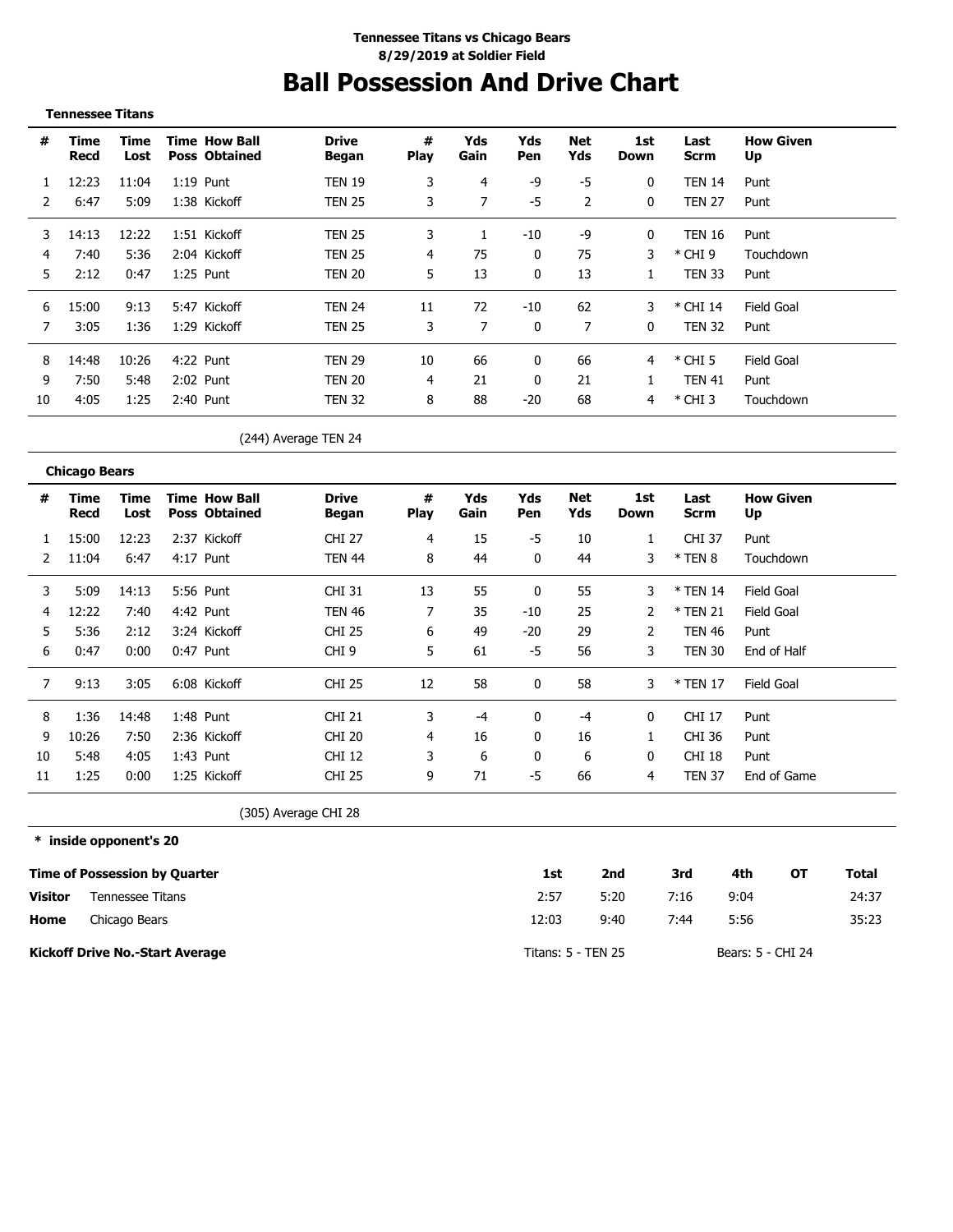## **Final Defensive Statistics**

| <b>Tennessee Titans</b> |                |            |                |              | <b>Regular Defensive Plays</b> |            |              |             |           |              |           |              | <b>Special Teams</b> |    |              |           |              | <b>Misc</b> |             |           |
|-------------------------|----------------|------------|----------------|--------------|--------------------------------|------------|--------------|-------------|-----------|--------------|-----------|--------------|----------------------|----|--------------|-----------|--------------|-------------|-------------|-----------|
|                         | <b>TKL</b>     | <b>AST</b> | <b>COMB</b>    | SK           | <b>YDS</b>                     | <b>TFL</b> | $\mathbf o$  | ΙN          | <b>PD</b> | FF           | <b>FR</b> | <b>TKL</b>   | <b>AST</b>           | FF | <b>FR</b>    | <b>BL</b> | <b>TKL</b>   | <b>AST</b>  | FF          | <b>FR</b> |
| K.Orr                   | 12             |            | 13             | 0            | 0                              | 0          |              | 0           | 0         | 0            | 0         |              | 0                    | 0  | 0            | 0         | 0            | 0           | 0           | 0         |
| U.Eligwe                | 6              |            |                | $\mathbf{0}$ | 0                              |            | O            | 0           | 0         | 0            | 0         |              | 0                    | 0  | 0            | 0         | 0            | 0           | 0           | 0         |
| D.Roberson              | 5              |            | 6              | 2            | 19                             | 2          |              | 0           | 0         | 0            | 0         | 0            | 0                    | 0  | 0            | 0         | 0            | 0           | 0           | 0         |
| T.Smith                 | 4              | 1          | 5              | 1            | 10                             |            |              | 0           | 0         | 0            | 0         | 0            | 0                    | 0  | 0            | 0         | 0            | 0           | 0           | 0         |
| M.Jordan                | 3              |            | 4              | $\mathbf{0}$ | $\mathbf{0}$                   | 0          | ŋ            | 0           |           | 0            | 0         | $\mathbf{0}$ | 0                    | 0  | $\mathbf{0}$ | 0         | 0            | 0           | $\mathbf 0$ | 0         |
| L.Wiley                 |                |            | 4              | 0            | 0                              | 0          | 0            | 0           | 0         | 0            | 0         | 0            | 0                    | 0  | 0            | 0         | 0            | 0           | 0           | 0         |
| J.Tillery               |                | 0          | 3              | 0            | 0                              | 0          | 0            | 0           |           | 0            | 0         | 0            | 0                    | 0  | 0            | 0         | 0            | 0           | 0           | 0         |
| L.Lewis                 | 2              | 1          | 3              | 0            | 0                              | 0          | 2            | 0           | 0         | 0            | 0         | 2            | 0                    | 0  | 0            | 0         | 0            | 0           | 0           | 0         |
| D.Long                  | $\overline{2}$ |            | 3              | $\mathbf{0}$ | $\mathbf{0}$                   | 0          | 0            | $\mathbf 0$ | 0         | $\mathbf{0}$ | 0         | 0            | 0                    | 0  | $\mathbf{0}$ | 0         | 0            | 0           | 0           | 0         |
| <b>B.Hoyett</b>         |                |            | 3              | 0            | 0                              | 0          | 0            | 0           | 0         | 0            | 0         | 0            | 0                    | 0  | 0            | 0         | 0            | 0           | 0           | 0         |
| K.Durden                |                | 0          | 2              | 0            | 0                              | 0          | 0            | 0           | 1         | 0            | 0         | 0            | 0                    | 0  | 0            | 0         | 0            | 0           | 0           | 0         |
| A.Johnson               | 2              | 0          | 2              | 0            | 0                              | 0          | 0            | 0           | 0         | 0            | 0         | 0            | 0                    | 0  | 0            | 0         | 0            | 0           | 0           | 0         |
| F.Herron                | $\overline{2}$ | 0          | $\overline{2}$ | $\mathbf{0}$ | 0                              | 0          | $\mathbf{0}$ | $\mathbf 0$ | 0         | 0            | 0         | $\mathbf{0}$ | 0                    | 0  | 0            | 0         | 0            | 0           | 0           | 0         |
| D.Payne                 |                | 0          | 2              | $\mathbf{0}$ | $\mathbf{0}$                   | 0          |              | 0           | 0         | 0            | 0         | 0            | 0                    | 0  | 0            | 0         | 0            | 0           | 0           | 0         |
| Q.Sapp                  |                | 0          | 2              | 0            | 0                              |            |              | 0           | 0         | 0            | 0         | 0            | 0                    | 0  | 0            | 0         | 0            | 0           | 0           | 0         |
| A.Bledsoe               |                | 0          |                | 0            | 0                              | 0          |              | 0           | 0         | 0            | 0         | 0            | 0                    | 0  | 0            | 0         | 0            | 0           | 0           | 0         |
| <b>B.Urban</b>          |                | 0          |                | 0            | 0                              | 0          | 0            | $\mathbf 0$ | 0         | 0            | 0         | 0            | 0                    | 0  | 0            | 0         | 0            | 0           | 0           | 0         |
| C.Hollister             | 0              | 0          | 0              | 0            | 0                              | 0          | 0            | 0           | 0         | 0            | 0         | 1            | 0                    | 0  | 0            | 0         | $\mathbf{0}$ | 0           | 0           | 0         |
| Total                   | 54             | 9          | 63             | 3            | 29                             | 5          |              | 0           | 3         | 0            | 0         | 5            | O                    | 0  | 0            | 0         | 0            | Ω           |             |           |

### **TKL = Tackle AST = Assist COMB = Combined QH=QB Hit IN = Interception PD = Pass Defense FF = Forced Fumble FR = Fumble Recovery**

| <b>Chicago Bears</b> |               |             |                |           | <b>Regular Defensive Plays</b> |            |   |    |    |           |           |              | <b>Special Teams</b> |           |           |           |              | <b>Misc</b>  |           |           |
|----------------------|---------------|-------------|----------------|-----------|--------------------------------|------------|---|----|----|-----------|-----------|--------------|----------------------|-----------|-----------|-----------|--------------|--------------|-----------|-----------|
|                      | <b>TKL</b>    | <b>AST</b>  | <b>COMB</b>    | <b>SK</b> |                                | YDS TFL QH |   | IN | PD | <b>FF</b> | <b>FR</b> | <b>TKL</b>   | <b>AST</b>           | <b>FF</b> | <b>FR</b> | <b>BL</b> | <b>TKL</b>   | <b>AST</b>   | <b>FF</b> | <b>FR</b> |
| J.Thurman            | 5             | O           | 5              | 0         | U                              |            |   |    | 0  |           | 0         | 0            | 0                    | 0         | 0         | 0         | 0            |              | 0         | 0         |
| J.Woods              |               | 0           | 4              | 0         | 0                              | 0          | 0 | 0  |    | 0         | 0         | 0            | 0                    | 0         | 0         | 0         | 0            | 0            | 0         | 0         |
| C.Duck               | 4             | 0           | 4              | 0         | 0                              | 0          | 0 | 0  | 0  | 0         | 0         | 0            | 0                    | 0         | 0         | 0         | 0            | 0            | 0         | 0         |
| J.Mincy              | 3             |             | 4              | 0         | 0                              | 0          | 0 | 0  | 0  | 0         | 0         | 1            | 0                    | 0         | 0         | 0         | 0            | 0            | 0         | 0         |
| M.Joseph             | 3             | 0           | 3              | 0         | 0                              | 0          | 0 | 0  |    | 0         | 0         | $\mathbf{0}$ | 0                    | 0         | 0         | 0         | 0            | 0            | 0         | 0         |
| D.Jibowu             |               | 0           | 3              | 0         | 0                              | 0          | 0 | 0  | 0  | 0         | 0         | 0            | 0                    | 0         | 0         | 0         | 0            | 0            | 0         | 0         |
| K.Toliver            |               |             | 3              | 0         | 0                              | 0          | 0 |    |    |           | 0         |              | 0                    | 0         | 0         | 0         | 0            | 0            | 0         | 0         |
| J.Dalton             |               | 2           | 3              | 0         | 0                              | 0          | 0 | 0  | 0  | 0         | 0         | 0            | 0                    | 0         | 0         | 0         | 0            | 0            | 0         | 0         |
| D.Banfield           | $\mathcal{P}$ | 0           | $\overline{2}$ |           | 5                              |            |   | 0  | 0  | $\Omega$  | 0         | $\mathbf{0}$ | 0                    | 0         | 0         | 0         | $\mathbf{0}$ | $\mathbf{0}$ | 0         | 0         |
| J. Iyiegbuniwe       |               | 0           | 2              | 0         | 0                              |            | 0 | 0  | 0  | $\Omega$  | 0         | 0            | 0                    | 0         | 0         | 0         | 0            | 0            | 0         | 0         |
| K.Fitts              |               |             | 2              | 0         | 0                              | 0          | 0 | 0  | 0  | 0         | 0         |              | 0                    | 0         | 0         | 0         | $\Omega$     | 0            | 0         | 0         |
| J.Franklin           |               | 1           | 2              | 0         | 0                              | 0          | 0 | 0  | 0  | 0         | 0         | 0            | 0                    | 0         | 0         | 0         | 0            | 0            | 0         | 0         |
| J.Vaughters          |               | $\mathbf 0$ | 1              |           | 7                              |            |   | 0  | 0  | $\Omega$  | 0         | 0            | 0                    | 0         | 0         | 0         | 0            | 0            | 0         | 0         |
| A.Anderson           |               | 0           |                | 0         | 0                              | 0          | 0 | 0  | 0  | 0         | 0         | 0            | 0                    | 0         | 0         | 0         | 0            | 0            | 0         | 0         |
| J.Harris             |               | 0           |                | 0         | 0                              | 0          | 0 | 0  | 0  | 0         | 0         | 0            | 0                    | 0         | 0         | 0         | 0            | 0            | 0         | 0         |
| C.Harris             |               | 0           |                | 0         | 0                              | 0          | 0 | 0  | 0  | 0         | 0         | 0            | 0                    | 0         | 0         | 0         | 0            | 0            | 0         | 0         |
| M.Betts              | 0             | 0           | $\mathbf{0}$   | 0         | 0                              | 0          |   | 0  | 0  | 0         | 0         | 0            | $\mathbf 0$          | 0         | 0         | 0         | $\mathbf{0}$ | 0            | 0         | 0         |
| A.Lynch              |               | 0           | 0              | 0         | 0                              | 0          | ი | 0  |    | 0         | 0         | 0            | 0                    | 0         | 0         | 0         | 0            | 0            | 0         | 0         |
| T.Mizzell            |               |             | 0              | 0         | 0                              | 0          | 0 |    | 0  |           | 0         |              | 0                    |           | 0         | 0         | 0            | 0            | 0         |           |
| <b>Total</b>         | 35            | 6           | 41             | 2         | 12                             | 3          |   | Ω  | 4  | 0         | 0         | 5            | 0                    |           | 0         | 0         | 0            | Ω            |           | 0         |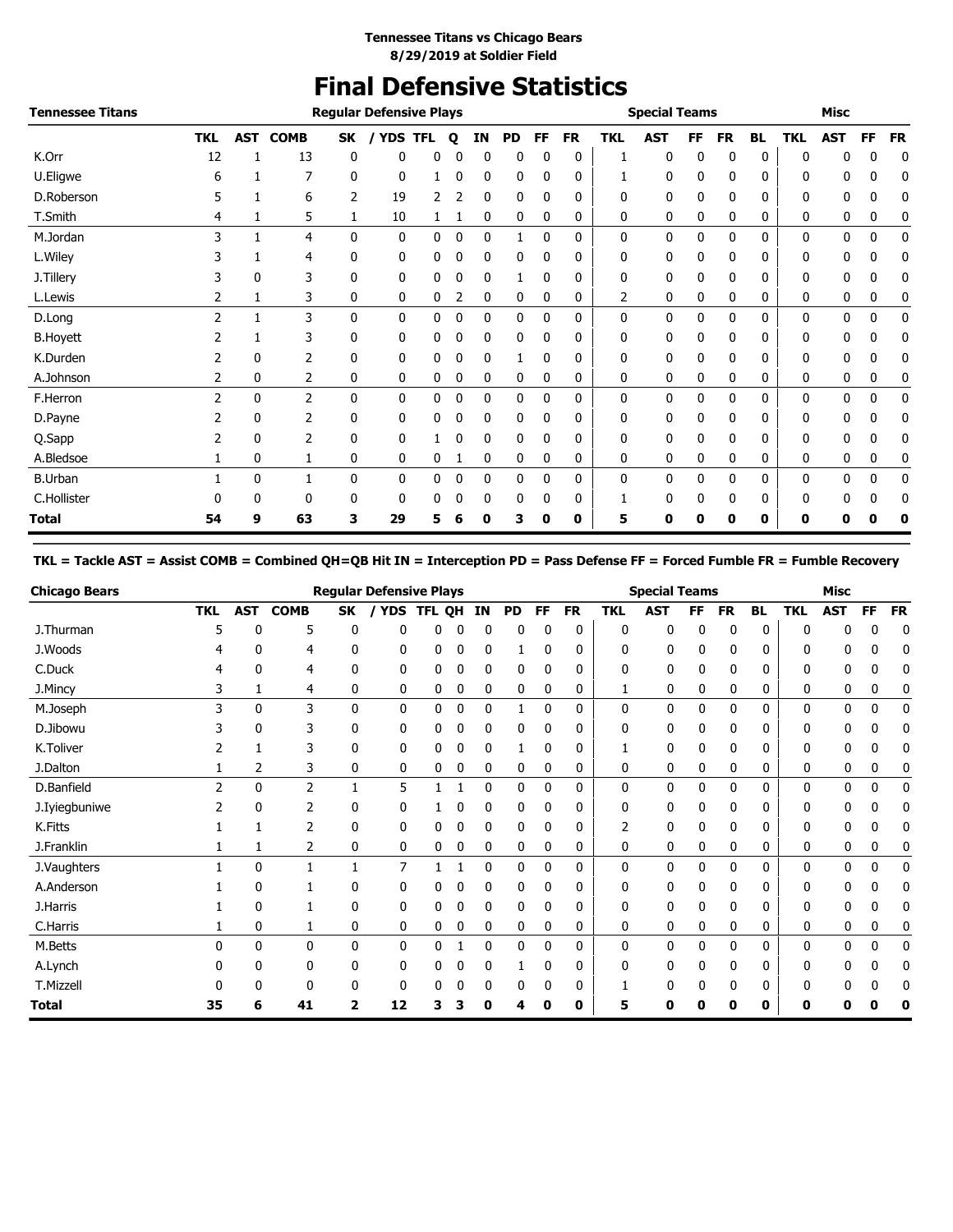## **Tennessee Titans vs Chicago Bears**

**8/29/2019 at Soldier Field**

# **First Half Summary**

|               |                                   | PERIOD SCORES                                    |                                                                          | TIME OF POSSESSION      |                |               |
|---------------|-----------------------------------|--------------------------------------------------|--------------------------------------------------------------------------|-------------------------|----------------|---------------|
| <b>Titans</b> |                                   | $0\;6=6$                                         | Titans                                                                   | 8:17                    |                |               |
| <b>Bears</b>  |                                   | $6\; 6 = 12$                                     | <b>Bears</b>                                                             | 21:43                   |                |               |
|               |                                   |                                                  | <b>Scoring Plays</b>                                                     |                         |                |               |
| <b>Team</b>   | Qtr                               | Time Play Description (Extra Point) (Drive Info) |                                                                          |                         | <b>Visitor</b> | Home          |
| <b>Bears</b>  | 1                                 |                                                  | 6:47 J.Horsted 8 yd. pass from T.Bray (kick failed, wl) (8-44, 4:17)     |                         | 0              | 6             |
| <b>Bears</b>  | 2                                 | 14:13 E.Pineiro 32 yd. Field Goal (13-55, 5:56)  |                                                                          |                         | 0              | 9             |
| <b>Bears</b>  | 2                                 | 7:40 E.Pineiro 39 yd. Field Goal (7-25, 4:42)    |                                                                          |                         | $\Omega$       | 12            |
| <b>Titans</b> | 2                                 |                                                  | 5:36 D.Dawkins 9 yd. pass from L.Woodside (kick failed, wr) (4-75, 2:04) |                         | 6              | 12            |
|               |                                   |                                                  |                                                                          | <b>Tennessee Titans</b> | Chicago Bears  |               |
|               | <b>TOTAL FIRST DOWNS</b>          |                                                  |                                                                          | 4                       |                | 14            |
|               |                                   | First Downs Rushing-Passing-by Penalty           |                                                                          | $0 - 4 - 0$             |                | $4 - 10 - 0$  |
|               | <b>THIRD DOWN EFFICIENCY</b>      |                                                  |                                                                          | $0 - 4 - 0%$            |                | 3-8-38%       |
|               | <b>TOTAL NET YARDS</b>            |                                                  |                                                                          | 100                     |                | 259           |
|               | <b>Total Offensive Plays</b>      |                                                  |                                                                          | 18                      |                | 41            |
|               | <b>NET YARDS RUSHING</b>          |                                                  |                                                                          | 10                      |                | 57            |
|               | <b>NET YARDS PASSING</b>          |                                                  |                                                                          | 90                      |                | 202           |
|               | Gross Yards Passing               |                                                  |                                                                          | 97                      |                | 212           |
|               |                                   | Times thrown-yards lost attempting to pass       |                                                                          | $1 - 7$                 |                | $1 - 10$      |
|               |                                   | Pass Attempts-Completions-Had Intercepted        |                                                                          | $13 - 8 - 0$            |                | $24 - 18 - 0$ |
|               | <b>Punts-Number and Average</b>   |                                                  |                                                                          | $4 - 46.8$              |                | $2 - 51$      |
|               | <b>Penalties-Number and Yards</b> |                                                  |                                                                          | $5 - 43$                |                | $5 - 40$      |
|               | <b>Fumbles-Number and Lost</b>    |                                                  |                                                                          | $0 - 0$                 |                | $0 - 0$       |
|               | <b>Red Zone Efficiency</b>        |                                                  |                                                                          | 1-1-100%                |                | $1 - 3 - 33%$ |
|               | <b>Average Drive Start</b>        |                                                  |                                                                          | <b>TEN 23</b>           |                | <b>CHI 34</b> |
|               |                                   |                                                  |                                                                          |                         |                |               |

|                         | <b>Tennessee Titans</b> |              |                |                                |              |            |                |              |              |              |                |              |                       |              |            | <b>Chicago Bears</b>         |                |              |            |              |              |             |
|-------------------------|-------------------------|--------------|----------------|--------------------------------|--------------|------------|----------------|--------------|--------------|--------------|----------------|--------------|-----------------------|--------------|------------|------------------------------|----------------|--------------|------------|--------------|--------------|-------------|
| <b>RUSHING</b>          |                         |              | <b>ATT</b>     | <b>YDS</b>                     | <b>AVG</b>   |            | LG             |              | <b>TD</b>    |              | <b>RUSHING</b> |              |                       |              |            |                              | <b>ATT</b>     | <b>YDS</b>   |            | <b>AVG</b>   | LG           | <b>TD</b>   |
| J.McNichols             |                         |              | 3              | 8                              | 2.7          |            | 4              |              | 0            |              | J.Caldwell     |              |                       |              |            |                              | 7              | 29           |            | 4.1          | 11           | 0           |
| D.Dawkins               |                         |              | $\mathbf{1}$   | $\overline{2}$                 | 2.0          |            | $\overline{2}$ |              | 0            |              | R.Nall         |              |                       |              |            |                              | 7              | 26           |            | 3.7          | 10           | $\mathbf 0$ |
|                         |                         |              |                |                                |              |            |                |              |              |              | K.Whyte        |              |                       |              |            |                              | $\overline{2}$ | 2            |            | 1.0          | 2            | $\mathbf 0$ |
| Total                   |                         |              | 4              | 10                             | 2.5          |            | 4              |              | 0            |              | Total          |              |                       |              |            |                              | 16             | 57           |            | 3.6          | 11           | 0           |
| <b>PASSING</b>          | <b>ATT</b>              | <b>CMP</b>   | <b>YDS</b>     | <b>SK/YD</b>                   | TD           | LG.        | <b>IN</b>      |              | <b>RT</b>    |              | <b>PASSING</b> |              |                       |              | <b>ATT</b> | <b>CMP</b>                   | <b>YDS</b>     | SK/YD        | TD         | LG           | <b>IN</b>    | <b>RT</b>   |
| L.Woodside              | 13                      | 8            | 97             | 1/7                            | 1            | 45         |                | $0$ 110.1    |              |              | T.Bray         |              |                       |              | 24         | 18                           | 212            | 1/10         |            | 29<br>1      | $\mathbf{0}$ | 115.3       |
| Total                   | 13                      | 8            | 97             | 1/7                            | 1            | 45         |                | $0$ 110.1    |              |              | Total          |              |                       |              | 24         | 18                           | 212            | 1/10         |            | 29<br>1      | 0            | 115.3       |
| <b>PASS RECEIVING</b>   |                         | <b>TAR</b>   | <b>REC</b>     | <b>YDS</b>                     | <b>AVG</b>   |            | LG             |              | TD           |              |                |              | <b>PASS RECEIVING</b> |              |            | <b>TAR</b>                   | <b>REC</b>     | <b>YDS</b>   |            | <b>AVG</b>   | LG           | TD          |
| C.Hollister             |                         | 4            | 3              | 33                             | 11.0         |            | 19             |              | 0            |              | J.Horsted      |              |                       |              |            | 6                            | 4              | 64           |            | 16.0         | 24           | 1           |
| K.Raymond               |                         | 2            | 1              | 45                             | 45.0         |            | 45             |              | 0            |              | T.Ives         |              |                       |              |            | 4                            | 3              | 64           |            | 21.3         | 29           | $\mathbf 0$ |
| D.Dawkins               |                         | 1            | 1              | 9                              | 9.0          |            | 9              |              | 1            |              | T.Mizzell      |              |                       |              |            | 4                            | 3              | 24           |            | 8.0          | 12           | $\mathbf 0$ |
| P.White                 |                         | 3            | 1              | 6                              | 6.0          |            | 6              |              | 0            |              | J.Caldwell     |              |                       |              |            | 3                            | 2              | 21           |            | 10.5         | 13           | 0           |
| <b>R.Hewitt</b>         |                         | 1            | 1              | 4                              | 4.0          |            | 4              |              | 0            |              | D.Raymond      |              |                       |              |            | 2                            | $\overline{2}$ | 16           |            | 8.0          | 10           | 0           |
| J.McNichols             |                         | 1            | 1              | 0                              | 0.0          |            | 0              |              | 0            |              |                |              | J.Williams-Lambert    |              |            | 2                            | 1              | 12           |            | 12.0         | 12           | 0           |
| P.Hesse                 |                         | $\mathbf{1}$ | $\mathbf{0}$   | 0                              | 0.0          |            | 0              |              | 0            |              | J.Walker       |              |                       |              |            |                              | 1              | 8            |            | 8.0          | 8            | 0           |
|                         |                         |              |                |                                |              |            |                |              |              |              | R.Nall         |              |                       |              |            |                              | 1              | 2            |            | 2.0          | 2            | 0           |
|                         |                         |              |                |                                |              |            |                |              |              |              | I.Bunting      |              |                       |              |            | 1                            | $\mathbf{1}$   | $\mathbf{1}$ |            | 1.0          | 1            | 0           |
| Total                   |                         | 13           | 8              | 97                             | 12.1         |            | 45             |              | $\mathbf{1}$ |              | Total          |              |                       |              |            | 24                           | 18             | 212          |            | 11.8         | 29           | 1           |
| <b>Tennessee Titans</b> |                         |              |                | <b>Regular Defensive Plays</b> |              |            |                |              |              |              |                |              |                       |              |            | <b>Special Teams</b>         |                |              |            | <b>Misc</b>  |              |             |
|                         | <b>TKL</b>              | <b>AST</b>   | <b>COMB</b>    |                                | SK           | <b>YDS</b> | <b>TFL</b>     |              | Q            | ΙN           | PD             | FF           | <b>FR</b>             | <b>TKL</b>   | <b>AST</b> | FF                           | <b>FR</b>      | <b>BL</b>    | <b>TKL</b> | <b>AST</b>   | <b>FF</b>    | <b>FR</b>   |
| K.Orr                   |                         | 6            | 0              | 6                              | 0            |            | 0              | $\mathbf{0}$ | $\mathbf{0}$ | 0            | 0              | $\mathbf{0}$ | 0                     | $\mathbf{0}$ |            | $\mathbf{0}$<br>$\mathbf{0}$ | $\mathbf{0}$   | 0            | 0          | 0            | $\mathbf{0}$ | 0           |
| T.Smith                 |                         | 4            | 1              | 5                              | 1            | 10         |                | 1            | 1            | 0            | 0              | $\mathbf{0}$ | 0                     | 0            |            | 0<br>0                       | $\mathbf{0}$   | 0            | 0          | 0            | 0            | 0           |
| U.Eligwe                |                         | 4            | 0              | 4                              | $\mathbf{0}$ |            | 0              | 0            | 0            | $\mathbf{0}$ | 0              | $\mathbf{0}$ | 0                     | 0            |            | 0<br>0                       | 0              | 0            | 0          | $\mathbf{0}$ | 0            | 0           |
| M.Jordan                |                         | 2            | 1              | 3                              | 0            |            | 0              | 0            | 0            | 0            | 1              | 0            | 0                     | 0            |            | 0<br>0                       | 0              | 0            | 0          | 0            | 0            | 0           |
| <b>Total</b>            |                         | 16           | $\overline{2}$ | 18                             | 1            | 10         |                | $\mathbf{1}$ | 1            | $\mathbf 0$  | 1              | $\mathbf 0$  | 0                     | 0            |            | O<br>0                       | 0              | 0            | 0          | 0            | $\mathbf 0$  | $\mathbf 0$ |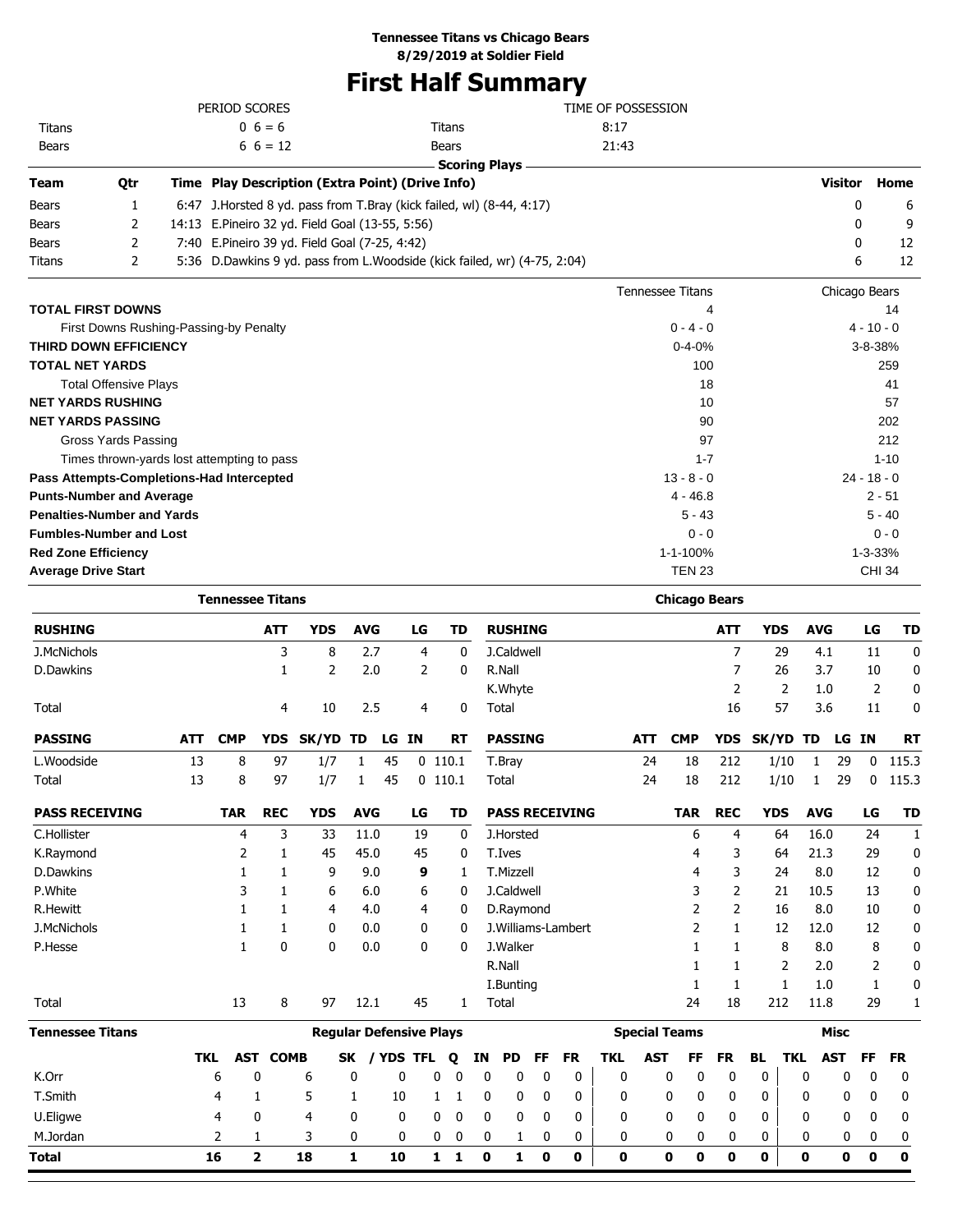# **First Half Summary**

| <b>Chicago Bears</b> |     |     |             | <b>Regular Defensive Plays</b> |               |   |     |          |           |     | <b>Special Teams</b> |    |    |     |     | Misc       |     |              |
|----------------------|-----|-----|-------------|--------------------------------|---------------|---|-----|----------|-----------|-----|----------------------|----|----|-----|-----|------------|-----|--------------|
|                      | TKL | AST | <b>COMB</b> | <b>SK</b>                      | YDS TFL QH IN |   | PD. | FF.      | <b>FR</b> | TKL | AST                  | FF | FR | BL. | TKL | <b>AST</b> | FF. | <b>FR</b>    |
| D.Jibowu             |     |     |             |                                |               | 0 |     |          | 0         | 0   |                      |    |    | 0   |     |            |     | 0            |
| M.Joseph             |     |     |             |                                | 0             |   |     |          | 0         | 0   |                      |    |    | 0   | 0   | 0          |     | $\mathbf{0}$ |
| K.Fitts              |     |     |             |                                |               |   |     |          | 0         | 0   |                      |    |    | 0   | 0   | 0          |     | $\mathbf{0}$ |
| J.Dalton             |     |     |             |                                |               |   |     | $\Omega$ | 0         | 0   |                      |    |    | 0   | 0   | n.         |     | $\mathbf{0}$ |
| <b>Total</b>         |     |     | 8           |                                |               |   |     |          |           | 0   | 0                    | 0  |    |     |     |            |     | - 0          |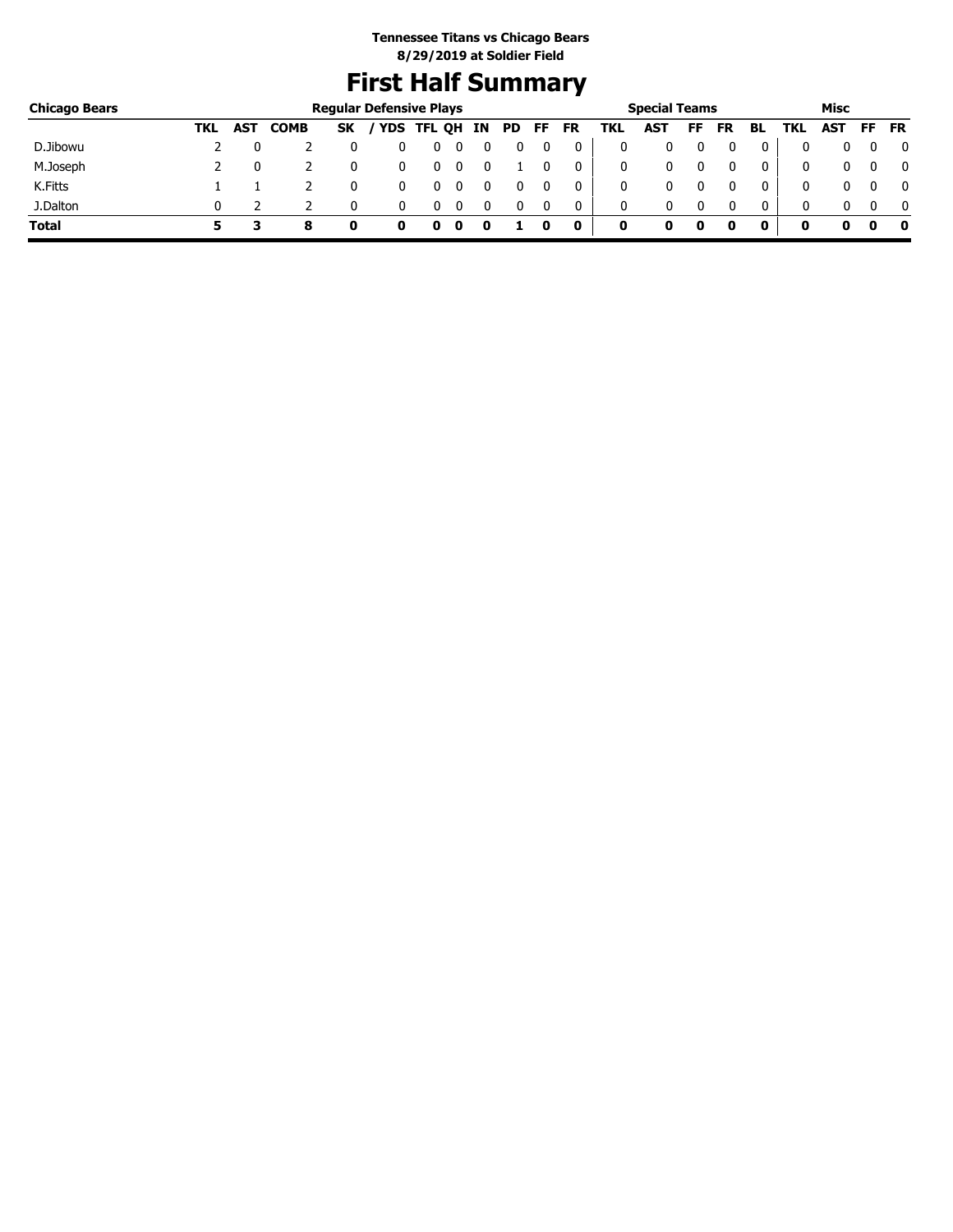| <b>Tennessee Titans vs Chicago Bears at Soldier Field</b> |  |  |  |  |  |  |
|-----------------------------------------------------------|--|--|--|--|--|--|
|-----------------------------------------------------------|--|--|--|--|--|--|

| Play By Play | <b>First Quarter</b> | 8/29/2019 |
|--------------|----------------------|-----------|
|              |                      |           |

|                                  | TEN wins the coin toss and elects to defer. CHI elects to Receive, and TEN elects to defend the south goal.                                       |                |
|----------------------------------|---------------------------------------------------------------------------------------------------------------------------------------------------|----------------|
|                                  | R. Succop kicks 60 yards from TEN 35 to CHI 5. J. Franklin to CHI 27 for 22 yards (L. Lewis).                                                     |                |
|                                  | Chicago Bears at 15:00, (1st play from scrimmage 14:50)                                                                                           |                |
| 1-10-CHI 27                      | (14:50) (Shotgun) T.Bray pass short middle to J.Williams-Lambert to CHI 39 for 12 yards (T.Smith).                                                | P <sub>1</sub> |
| 1-10-CHI 39                      | (14:17) PENALTY on CHI-J.Horsted, False Start, 5 yards, enforced at CHI 39 - No Play.                                                             |                |
| 1-15-CHI 34                      | $(14:01)$ T.Bray pass incomplete short right to J.Williams-Lambert.                                                                               |                |
| 2-15-CHI 34                      | (13:57) R.Nall left guard to CHI 35 for 1 yard (A.Johnson).                                                                                       |                |
| 3-14-CHI 35                      | (13:17) (Shotgun) T.Bray pass short left to R.Nall to CHI 37 for 2 yards (D.Long; T.Smith).                                                       |                |
| 4-12-CHI 37                      | (12:23) P.O'Donnell punts 56 yards to TEN 7, Center-J.Wirtel. K.Raymond to TEN 19 for 12 yards (T.Mizzell).                                       |                |
| <b>Tennessee Titans at 12:23</b> |                                                                                                                                                   |                |
| 1-10-TEN 19                      | (12:23) J.McNichols left end pushed ob at TEN 19 for no gain (D.Jibowu).                                                                          |                |
|                                  | PENALTY on TEN-R.Hewitt, Offensive Holding, 9 yards, enforced at TEN 19 - No Play.                                                                |                |
| 1-19-TEN 10                      | (11:58) J.McNichols left end to TEN 14 for 4 yards (J.Dalton; K.Fitts).                                                                           |                |
| 2-15-TEN 14                      | $(11:21)$ (Shotgun) L. Woodside pass incomplete short middle to P. Hesse.                                                                         |                |
| 3-15-TEN 14                      | (11:16) (Shotgun) L. Woodside pass incomplete short left to C. Hollister (M. Joseph).                                                             |                |
| 4-15-TEN 14                      | (11:16) B.Kern punts 45 yards to CHI 41, Center-B.Brinkley, out of bounds.                                                                        |                |
|                                  | PENALTY on TEN-K.Durden, Unsportsmanlike Conduct, 15 yards, enforced at CHI 41.                                                                   |                |
| <b>Chicago Bears at 11:04</b>    |                                                                                                                                                   |                |
| 1-10-TEN 44                      | $(11:04)$ R.Nall right end to TEN 43 for 1 yard (A.Johnson).                                                                                      |                |
| 2-9-TEN 43                       | (10:21) (Shotgun) T.Bray pass short left to T.Ives to TEN 19 for 24 yards (T.Smith).                                                              | P <sub>2</sub> |
| 1-10-TEN 19                      | (9:35) (Shotgun) R.Nall right guard to TEN 13 for 6 yards (M.Jordan).                                                                             |                |
| 2-4-TEN 13                       | (8:53) (Shotgun) J.Caldwell right tackle to TEN 10 for 3 yards (L.Lewis).                                                                         |                |
| 3-1-TEN 10                       | (8:14) (Shotgun) J.Caldwell right guard to TEN 8 for 2 yards (B.Urban).                                                                           | R3             |
| 1-8-TEN 8                        | (7:33) (Shotgun) T.Bray pass incomplete short right to T.Ives.                                                                                    |                |
| 2-8-TEN 8                        | (7:29) R.Nall left tackle to TEN 8 for no gain (U.Eligwe).                                                                                        |                |
| 3-8-TEN 8                        | (6:47) (Shotgun) T.Bray pass short left to J.Horsted for 8 yards, TOUCHDOWN.                                                                      | P <sub>4</sub> |
|                                  | E.Pineiro extra point is No Good, Wide Left, Center-P.Scales, Holder-P.O'Donnell.                                                                 |                |
|                                  | TEN 0 CHI 6, 8 plays, 44 yards, 4:17 drive, 8:13 elapsed                                                                                          |                |
|                                  | E.Pineiro kicks 65 yards from CHI 35 to end zone, Touchback.                                                                                      |                |
|                                  | Tennessee Titans at 6:47, (1st play from scrimmage 6:43)                                                                                          |                |
| 1-10-TEN 25                      | (6:43) J.McNichols right end to TEN 28 for 3 yards (K.Toliver; J.Dalton).                                                                         |                |
| 2-7-TEN 28                       | (6:43) PENALTY on TEN-A.Hall, False Start, 5 yards, enforced at TEN 28 - No Play.                                                                 |                |
| 2-12-TEN 23                      | (6:02) (Shotgun) L. Woodside pass short left to R. Hewitt to TEN 27 for 4 yards (J. Mincy).                                                       |                |
| 3-8-TEN 27                       | (5:24) (Shotgun) L. Woodside pass incomplete short left to K. Raymond.                                                                            |                |
| 4-8-TEN 27                       | (5:17) B.Kern punts 54 yards to CHI 19, Center-B.Brinkley. C.Duck to CHI 27 for 8 yards (C.Hollister).                                            |                |
|                                  | PENALTY on TEN-C.Hollister, Player Out of Bounds on Kick, 4 yards, enforced at CHI 27.                                                            |                |
| <b>Chicago Bears at 5:09</b>     |                                                                                                                                                   |                |
| 1-10-CHI 31                      | (5:09) K. Whyte left guard to CHI 33 for 2 yards (U. Eligwe).                                                                                     |                |
| 2-8-CHI 33                       | (4:33) (Shotgun) T.Bray pass short middle to D.Raymond to CHI 43 for 10 yards (L.Lewis). CHI-D.Raymond was injured during the play. He is<br>Out. | P <sub>5</sub> |
| 1-10-CHI 43                      | (4:15) T.Bray sacked at CHI 33 for -10 yards (T.Smith).                                                                                           |                |
| 2-20-CHI 33                      | (3:28) (Shotgun) K. Whyte right guard to CHI 33 for no gain (U. Eligwe).                                                                          |                |
| 3-20-CHI 33                      | (2:45) (Shotgun) T.Bray pass short left to T.Ives to TEN 38 for 29 yards (T.Smith).                                                               | P <sub>6</sub> |
|                                  | Penalty on TEN-L.Lewis, Defensive Offside, declined.                                                                                              |                |
| 1-10-TEN 38                      | (2:23) (Shotgun) T.Bray pass short right to T.Mizzell to TEN 36 for 2 yards (J.Tillery).                                                          |                |
| 2-8-TEN 36                       | (1:42) (Shotgun) R.Nall right tackle to TEN 32 for 4 yards (A.Bledsoe).                                                                           |                |
| 3-4-TEN 32                       | (1:08) (Shotgun) T.Bray pass incomplete short middle to J.Horsted (J.Tillery).                                                                    |                |
| 4-4-TEN 32                       | (1:03) (Shotgun) T.Bray pass short middle to T.Ives to TEN 21 for 11 yards (K.Durden).                                                            | P7             |

1-10-TEN 21 (:26) J.Caldwell right tackle to TEN 20 for 1 yard (U.Eligwe).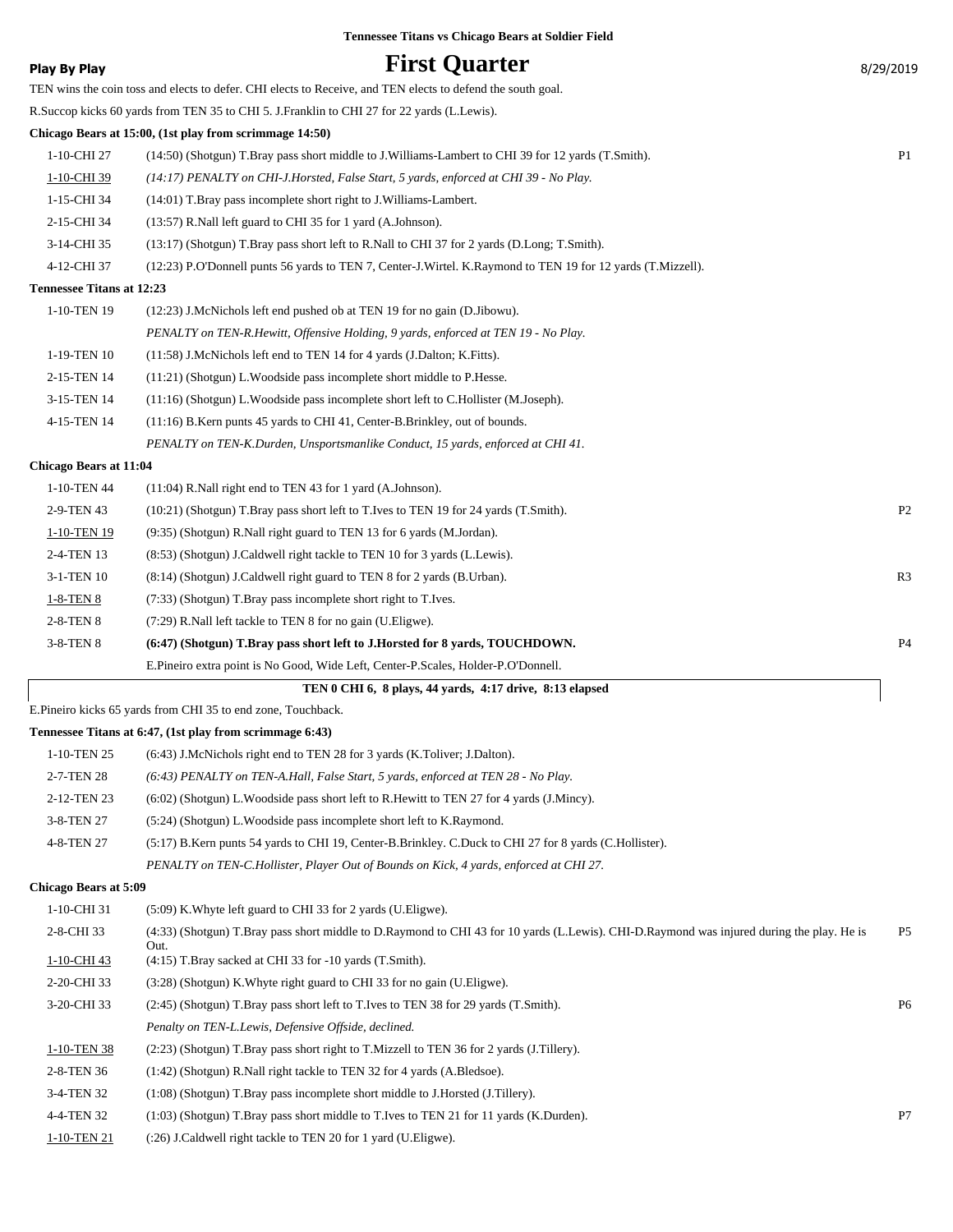|                         |              |       |  |                                            |        | <b>Tennessee Titans vs Chicago Bears at Soldier Field</b> |
|-------------------------|--------------|-------|--|--------------------------------------------|--------|-----------------------------------------------------------|
| <b>END OF OUARTER</b>   |              | Time  |  | <b>First Downs</b>                         |        | <b>Efficiencies</b>                                       |
|                         | <b>Score</b> | Poss  |  | $R$ $P$ $X$ $T$                            | 3 Down | 4 Down                                                    |
| <b>Tennessee Titans</b> |              | 2:57  |  | $\begin{array}{ccc} 0 & 0 & 0 \end{array}$ | 0/2    | 0/0                                                       |
| <b>Chicago Bears</b>    | 6.           | 12:03 |  | 1 6 0 7                                    | 3/5    | 1/1                                                       |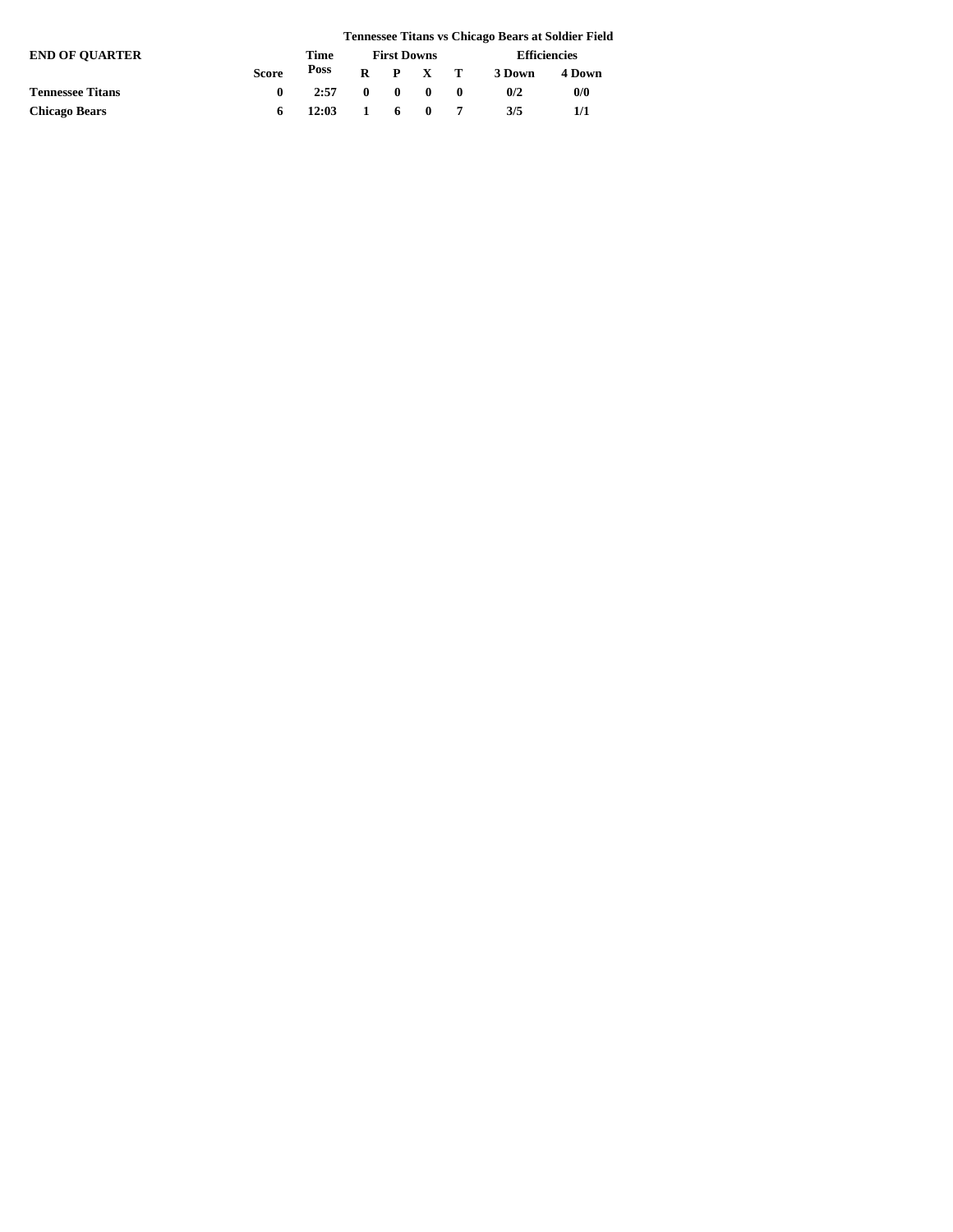| <b>Play By Play</b><br>Chicago Bears continued. | <b>Second Quarter</b>                                                                                        | 8/29/2019       |
|-------------------------------------------------|--------------------------------------------------------------------------------------------------------------|-----------------|
| 2-9-TEN 20                                      | (15:00) (Shotgun) T.Bray pass short right to D.Raymond to TEN 14 for 6 yards (L.Wiley).                      |                 |
| 3-3-TEN 14                                      | (14:18) (Shotgun) T.Bray pass incomplete short middle to J.Caldwell.                                         |                 |
| 4-3-TEN 14                                      | (14:18) E.Pineiro 32 yard field goal is GOOD, Center-P.Scales, Holder-P.O'Donnell.                           |                 |
|                                                 | TEN 0 CHI 9, 13 plays, 55 yards, 5:56 drive, 0:47 elapsed                                                    |                 |
|                                                 | E.Pineiro kicks 65 yards from CHI 35 to end zone, Touchback.                                                 |                 |
|                                                 | Tennessee Titans at 14:13, (1st play from scrimmage 14:12)                                                   |                 |
| 1-10-TEN 25                                     | $(14:12)$ J.McNichols left end to TEN 26 for 1 yard (K.Fitts).                                               |                 |
| 2-9-TEN 26                                      |                                                                                                              |                 |
|                                                 | (13:37) (Shotgun) L. Woodside pass short right to P. White pushed ob at TEN 29 for 3 yards (C. Duck).        |                 |
|                                                 | PENALTY on TEN, Offensive Holding, 10 yards, enforced at TEN 26 - No Play.                                   |                 |
| 2-19-TEN 16                                     | (13:13) (Shotgun) L. Woodside pass incomplete short right to P. White (A. Lynch).                            |                 |
| 3-19-TEN 16                                     | (13:11) (Shotgun) L. Woodside pass short middle to J. McNichols to TEN 16 for no gain (J. Iyiegbuniwe).      |                 |
| 4-19-TEN 16                                     | (12:31) B.Kern punts 30 yards to TEN 46, Center-B.Brinkley. C.Duck to TEN 46 for no gain (L.Lewis).          |                 |
| <b>Chicago Bears at 12:22</b>                   |                                                                                                              |                 |
| 1-10-TEN 46                                     | (12:22) J.Caldwell left tackle to TEN 35 for 11 yards (L.Wiley).                                             | R8              |
| 1-10-TEN 35                                     | (11:40) T.Bray pass short left to J.Horsted to TEN 27 for 8 yards (D.Long) [A.Bledsoe].                      |                 |
| 2-2-TEN 27                                      | (10:58) J.Caldwell left tackle to TEN 23 for 4 yards (B.Hoyett).                                             | R9              |
| 1-10-TEN 23                                     | (10:13) J.Caldwell left guard to TEN 20 for 3 yards (M.Jordan; L.Lewis).                                     |                 |
| 2-7-TEN 20                                      | (9:34) (Shotgun) J.Caldwell right guard to TEN 15 for 5 yards (F.Herron).                                    |                 |
| 3-2-TEN 15                                      | $(8:57)$ J.Caldwell right end pushed ob at TEN 13 for 2 yards $(K.C)$ rr).                                   |                 |
|                                                 | PENALTY on CHI-J.Lowery, Offensive Holding, 10 yards, enforced at TEN 15 - No Play.                          |                 |
| 3-12-TEN 25                                     | $(8:24)$ (Shotgun) R. Nall right guard to TEN 21 for 4 yards (K.Orr).                                        |                 |
| 4-8-TEN 21                                      | (8:24) E.Pineiro 39 yard field goal is GOOD, Center-P.Scales, Holder-P.O'Donnell.                            |                 |
|                                                 | TEN 0 CHI 12, 7 plays, 25 yards, 4:42 drive, 7:20 elapsed                                                    |                 |
|                                                 | E.Pineiro kicks 65 yards from CHI 35 to end zone, Touchback.                                                 |                 |
| <b>Tennessee Titans at 7:40</b>                 |                                                                                                              |                 |
| 1-10-TEN 25                                     | (7:40) L. Woodside pass deep middle to K. Raymond to CHI 30 for 45 yards (D. Jibowu).                        | P <sub>1</sub>  |
| 1-10-CHI 30                                     | (7:00) L. Woodside pass short middle to C. Hollister to CHI 11 for 19 yards (D. Jibowu).                     | P <sub>2</sub>  |
| 1-10-CHI 11                                     | (6:17) D.Dawkins left tackle to CHI 9 for 2 yards (J.Thurman).                                               |                 |
| 2-8-CHI9                                        | (5:42) (Shotgun) L. Woodside pass short left to D. Dawkins for 9 yards, TOUCHDOWN.                           | P <sub>3</sub>  |
|                                                 | R.Succop extra point is No Good, Wide Right, Center-B.Brinkley, Holder-B.Kern.                               |                 |
|                                                 | TEN 6 CHI 12, 4 plays, 75 yards, 2:04 drive, 9:24 elapsed                                                    |                 |
|                                                 | R.Succop kicks 65 yards from TEN 35 to end zone, Touchback.                                                  |                 |
| <b>Chicago Bears at 5:36</b>                    |                                                                                                              |                 |
| 1-10-CHI 25                                     | $(5:36)$ (Shotgun) R. Nall left guard to CHI 35 for 10 yards (K.Orr).                                        | R10             |
| 1-10-CHI 35                                     | (4.54) (Shotgun) T.Bray pass short right to J.Walker to CHI 43 for 8 yards (D.Payne).                        |                 |
| 2-2-CHI 43                                      | (4:14) (Shotgun) T.Bray pass short left to T.Mizzell to TEN 47 for 10 yards (M.Jordan).                      | P <sub>11</sub> |
| 1-10-TEN 47                                     | $(3:33)$ R.Nall right end to TEN 47 for no gain $(K.C)$ .                                                    |                 |
|                                                 | PENALTY on CHI-I.Bunting, Offensive Holding, 10 yards, enforced at TEN 47 - No Play.                         |                 |
| 1-20-CHI 43                                     | (3:09) (Shotgun) T.Bray pass incomplete short middle to T.Mizzell.                                           |                 |
| 2-20-CHI 43                                     | $(3:04)$ (Shotgun) T.Bray pass short left to T.Mizzell to 50 for 7 yards (K.Orr).                            |                 |
|                                                 | PENALTY on CHI-J.Williams-Lambert, Offensive Pass Interference, 10 yards, enforced at CHI 43 - No Play.      |                 |
| 2-30-CHI 33                                     | (2.35) (Shotgun) T.Bray pass short middle to J.Caldwell to CHI 46 for 13 yards (K.Orr).                      |                 |
|                                                 | Timeout #1 by TEN at 02:35.                                                                                  |                 |
| 3-17-CHI 46                                     | (2.28) (Shotgun) T.Bray pass short middle to J.Caldwell to TEN 46 for 8 yards (K.Orr).                       |                 |
|                                                 |                                                                                                              |                 |
| 4-9-TEN 46                                      | Timeout #2 by TEN at $02:20$ .<br>(2:20) P.O'Donnell punts 46 yards to end zone, Center-J.Wirtel, Touchback. |                 |
| <b>Tennessee Titans at 2:12</b>                 |                                                                                                              |                 |
|                                                 |                                                                                                              |                 |

1-10-TEN 20 (2:12) (Shotgun) L.Woodside pass short left to P.White to TEN 26 for 6 yards (C.Duck).

Two-Minute Warning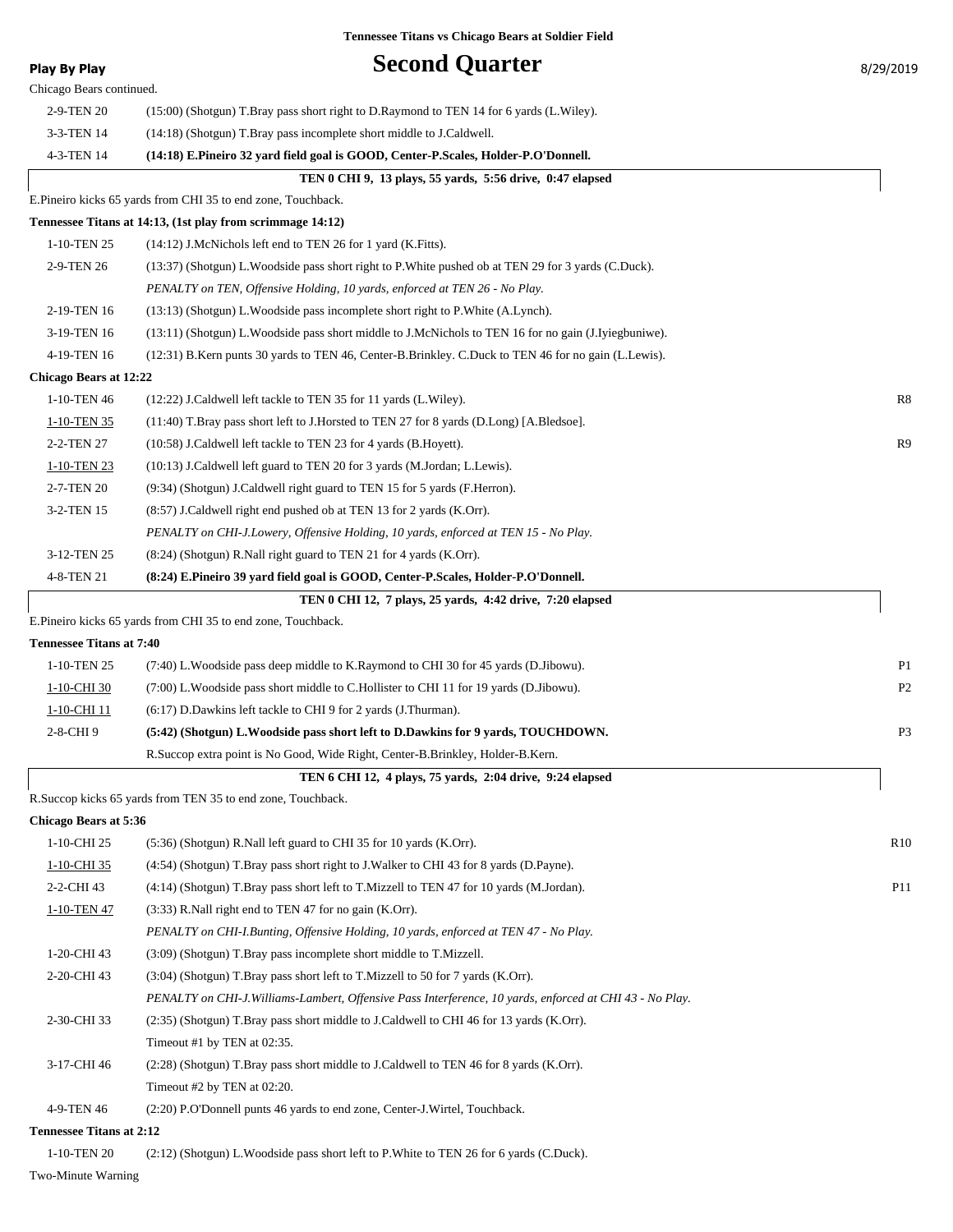|                              | <b>Tennessee Titans vs Chicago Bears at Soldier Field</b>                                                  |                 |
|------------------------------|------------------------------------------------------------------------------------------------------------|-----------------|
| 2-4-TEN 26                   | (2:00) (Shotgun) L. Woodside pass short left to C. Hollister to TEN 31 for 5 yards (M. Joseph).            | P <sub>4</sub>  |
| 1-10-TEN 31                  | (1:27) (No Huddle, Shotgun) L. Woodside pass short left to C. Hollister to TEN 40 for 9 yards (M. Joseph). |                 |
| 2-1-TEN 40                   | $(1:07)$ (No Huddle, Shotgun) L. Woodside pass incomplete short middle to P. White.                        |                 |
| 3-1-TEN 40                   | (1:03) (Shotgun) L. Woodside sacked at TEN 33 for -7 yards (J. Vaughters).                                 |                 |
|                              | Timeout #1 by CHI at 00:59.                                                                                |                 |
| 4-8-TEN 33                   | (:58) B.Kern punts 58 yards to CHI 9, Center-B.Brinkley, downed by TEN-J.Tillery.                          |                 |
| <b>Chicago Bears at 0:47</b> |                                                                                                            |                 |
| 1-10-CHI9                    | (:47) (Shotgun) T.Bray pass deep middle to J.Horsted to CHI 33 for 24 yards (J.Tillery).                   | P <sub>12</sub> |
|                              | Timeout $#2$ by CHI at 00:40.                                                                              |                 |
| 1-10-CHI 33                  | (:40) (Shotgun) T.Bray pass deep middle to J.Horsted to TEN 43 for 24 yards (D.Long).                      | P <sub>13</sub> |
|                              | Timeout #3 by CHI at 00:32.                                                                                |                 |
| 1-10-TEN 43                  | (:32) (Shotgun) T.Bray pass incomplete deep right to J.Horsted (M.Jordan).                                 |                 |
| 2-10-TEN 43                  | (:27) (Shotgun) T.Bray pass short right to T.Mizzell pushed ob at TEN 31 for 12 yards (K.Orr).             | P <sub>14</sub> |
| 1-10-TEN 31                  | $(22)$ (Shotgun) T.Bray pass short left to I.Bunting to TEN 30 for 1 yard (K.Orr).                         |                 |
| 2-9-TEN 30                   | (:04) (No Huddle) PENALTY on CHI-S.Mustipher, False Start, 5 yards, enforced at TEN 30 - No Play.          |                 |
| <b>END OF QUARTER</b>        | <b>Efficiencies</b><br>Time<br><b>First Downs</b>                                                          |                 |
|                              | <b>Poss</b><br>R<br>3 Down<br>4 Down<br><b>Score</b><br>P<br>$\mathbf X$<br>т                              |                 |

**Tennessee Titans 6 5:20 0 4 0 4 0/2 0/0 Chicago Bears 12 9:40 3 4 0 7 0/3 0/0**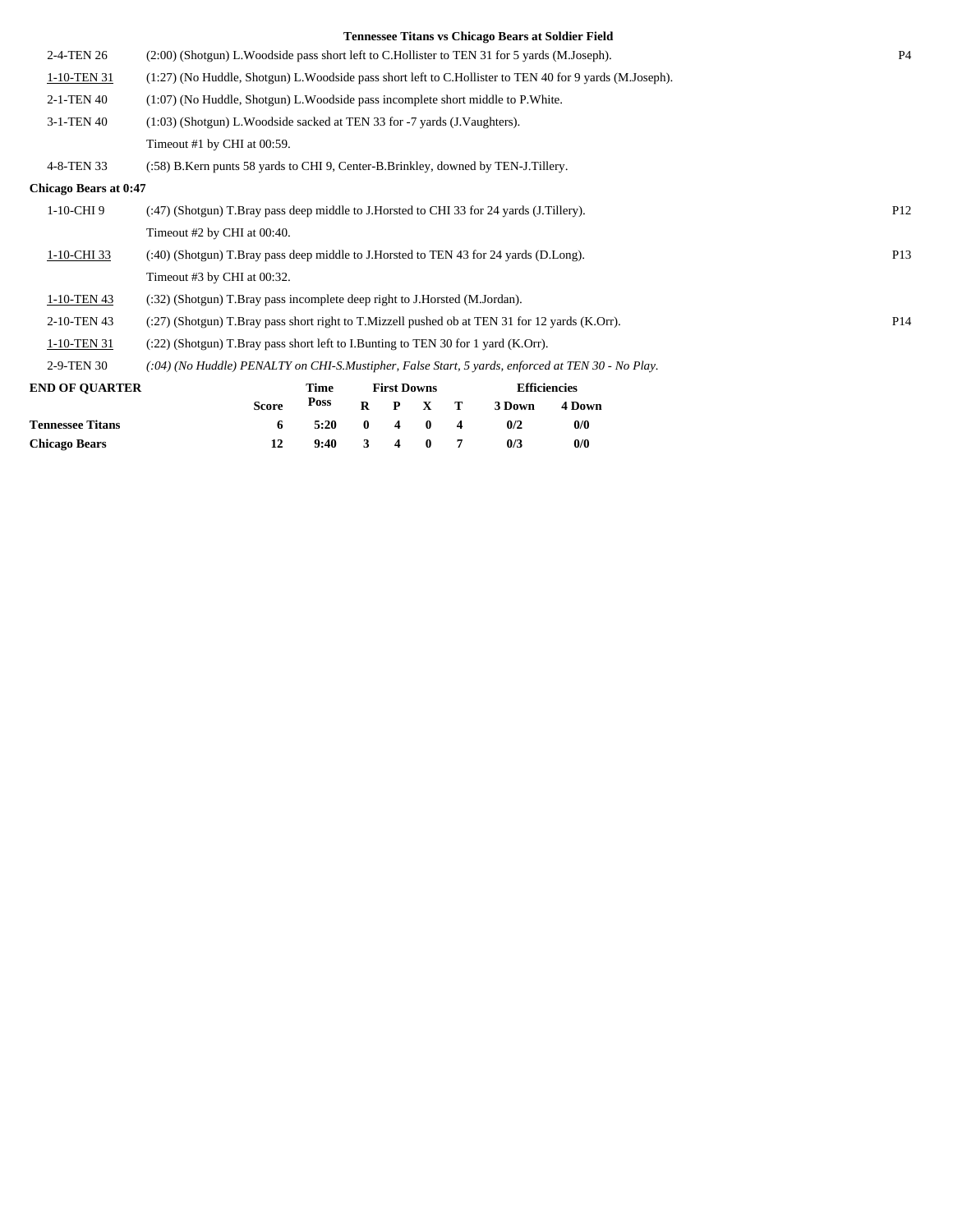### **Play By Play Play Play Play Play By Play Play By Play By 2019 Play By 2019 By 2019 Play By 2019 By 2019 By 2019 By 2019 By 2019 By 2019 By 2019 By 2019 By 2019 By 2019 By 2019 By**

TEN elects to Receive, and CHI elects to defend the goal.

E.Pineiro kicks 66 yards from CHI 35 to TEN -1. K.Raymond to TEN 24 for 25 yards (K.Toliver).

#### **Tennessee Titans at 15:00, (1st play from scrimmage 14:53)**

| 1-10-TEN 24       | (14:53) L. Woodside pass incomplete short right to A. Ratliff-Williams.                                  |                |
|-------------------|----------------------------------------------------------------------------------------------------------|----------------|
|                   | PENALTY on TEN, Illegal Formation, 5 yards, enforced at TEN 24 - No Play.                                |                |
| 1-15-TEN 19       | (14:47) (Shotgun) L. Woodside pass short middle to D. Dawkins to TEN 30 for 11 yards (J. Thurman).       |                |
| 2-4-TEN 30        | $(14:14)$ D.Dawkins left guard to TEN 36 for 6 yards (J.Woods).                                          | R <sub>5</sub> |
| 1-10-TEN 36       | (13:34) L. Woodside pass incomplete short middle to D. Dawkins (J. Woods).                               |                |
| 2-10-TEN 36       | (13:29) D.Dawkins left tackle to CHI 45 for 19 yards (J.Franklin; J.Mincy).                              | R6             |
| 1-10-CHI 45       | (12:49) D.Dawkins left tackle to CHI 40 for 5 yards (D.Banfield).                                        |                |
| 2-5-CHI 40        | $(12:12)$ D.Dawkins left guard to CHI 40 for no gain (J.Woods).                                          |                |
| 3-5-CHI 40        | $(11.32)$ (Shotgun) PENALTY on TEN-R.Hewitt, False Start, 5 yards, enforced at CHI 40 - No Play.         |                |
| 3-10-CHI 45       | (11:14) (Shotgun) L. Woodside pass deep middle to A. Ratliff-Williams to CHI 22 for 23 yards (J. Mincy). | P7             |
| 1-10-CHI 22       | (10:43) A.Hunt right guard to CHI 16 for 6 yards (A.Anderson).                                           |                |
| 2-4-CHI 16        | $(10:02)$ A. Hunt left guard to CHI 14 for 2 yards $(J.Dalton)$ .                                        |                |
| 3-2-CHI 14        | (9:23) (Shotgun) L. Woodside pass incomplete short right to A. Ratliff-Williams.                         |                |
| 4-2-CHI 14        | (9:17) R.Succop 33 yard field goal is GOOD, Center-B.Brinkley, Holder-B.Kern.                            |                |
| Timeout at 09:13. |                                                                                                          |                |

|  | TEN 9 CHI 12, 11 plays, 62 yards, 5:47 drive, 5:47 elapsed |  |  |  |  |  |  |
|--|------------------------------------------------------------|--|--|--|--|--|--|
|--|------------------------------------------------------------|--|--|--|--|--|--|

R.Succop kicks 65 yards from TEN 35 to end zone, Touchback.

#### **Chicago Bears at 9:13**

| 1-10-CHI 25       | $(9:13)$ (Shotgun) T.Bray pass incomplete short middle to T.Ives.                                |                 |
|-------------------|--------------------------------------------------------------------------------------------------|-----------------|
| 2-10-CHI 25       | (9:09) R.Nall left tackle to CHI 25 for no gain (U.Eligwe; D.Roberson).                          |                 |
| 3-10-CHI 25       | (8.31) (Shotgun) T.Bray pass short right to T.Ives pushed ob at CHI 48 for 23 yards (K.Durden).  | P <sub>15</sub> |
| 1-10-CHI 48       | (7:55) (Shotgun) T.Bray pass short left to J.Williams-Lambert to TEN 47 for 5 yards (K.Orr).     |                 |
| 2-5-TEN 47        | (7:13) T.Bray pass incomplete deep left to T.Ives (K.Durden) [L.Lewis].                          |                 |
| 3-5-TEN 47        | (7:08) (Shotgun) T.Bray pass short right to J.Walker pushed ob at TEN 36 for 11 yards (D.Payne). | P <sub>16</sub> |
| 1-10-TEN 36       | (6:33) (Shotgun) R.Nall left guard to TEN 30 for 6 yards (L.Wiley; B.Hoyett).                    |                 |
| 2-4-TEN 30        | (5:48) (Shotgun) J.Caldwell left guard to TEN 26 for 4 yards (D.Roberson).                       | R <sub>17</sub> |
| 1-10-TEN 26       | $(5:12)$ J.Caldwell left guard to TEN 17 for 9 yards (D.Roberson, K.Orr).                        |                 |
| 2-1-TEN 17        | (4:32) J.Caldwell left guard to TEN 20 for -3 yards (U.Eligwe).                                  |                 |
| 3-4-TEN 20        | (3:51) (Shotgun) J.Caldwell right guard to TEN 17 for 3 yards (F.Herron).                        |                 |
| 4-1-TEN 17        | (3:08) E.Pineiro 35 vard field goal is GOOD, Center-P.Scales, Holder-P.O'Donnell.                |                 |
| Timeout at 03:05. |                                                                                                  |                 |
|                   |                                                                                                  |                 |

E.Pineiro kicks 65 yards from CHI 35 to end zone, Touchback.

#### **Tennessee Titans at 3:05**

| 1-10-TEN 25       | (3:05) D. Dawkins right guard to TEN 23 for -2 yards (J. Iviegbuniwe).                                  |
|-------------------|---------------------------------------------------------------------------------------------------------|
| 2-12-TEN 23       | (2.28) (Shotgun) L. Woodside pass short middle to P. White to TEN 32 for 9 yards (C. Duck).             |
| 3-3-TEN 32        | $(1:52)$ (Shotgun) L. Woodside pass incomplete short left to P. White.                                  |
| 4-3-TEN 32        | (1:48) A.Barnard punts 46 yards to CHI 22, Center-B.Brinkley. C.Duck to CHI 21 for -1 yards (U.Eligwe). |
| Timeout at 01:36. |                                                                                                         |

#### **Chicago Bears at 1:36**

| 1-10-CHI 21 | (1:36) J.Caldwell left guard to CHI 24 for 3 yards (D.Roberson).                  |
|-------------|-----------------------------------------------------------------------------------|
| 2-7-CHI 24  | $(53)$ (Shotgun) T.Bray pass short left to J.Walker to CHI 25 for 1 yard (K.Orr). |
| 3-6-CHI 25  | (:08) (Shotgun) T.Bray sacked at CHI 17 for -8 yards (D.Roberson).                |
|             | Penalty on CHI-A.Bars, Offensive Holding, declined.                               |

| <b>END OF OUARTER</b>   |              | Time         |         | <b>First Downs</b> |                 |        | <b>Efficiencies</b> |
|-------------------------|--------------|--------------|---------|--------------------|-----------------|--------|---------------------|
|                         | <b>Score</b> | Poss         |         |                    | $R$ $P$ $X$ $T$ | 3 Down | 4 Down              |
| <b>Tennessee Titans</b> |              | 7:16 2 1 0 3 |         |                    |                 | 173    | 0/0                 |
| <b>Chicago Bears</b>    | 15           | 7:44         | 1 2 0 3 |                    |                 | 2/4    | 0/0                 |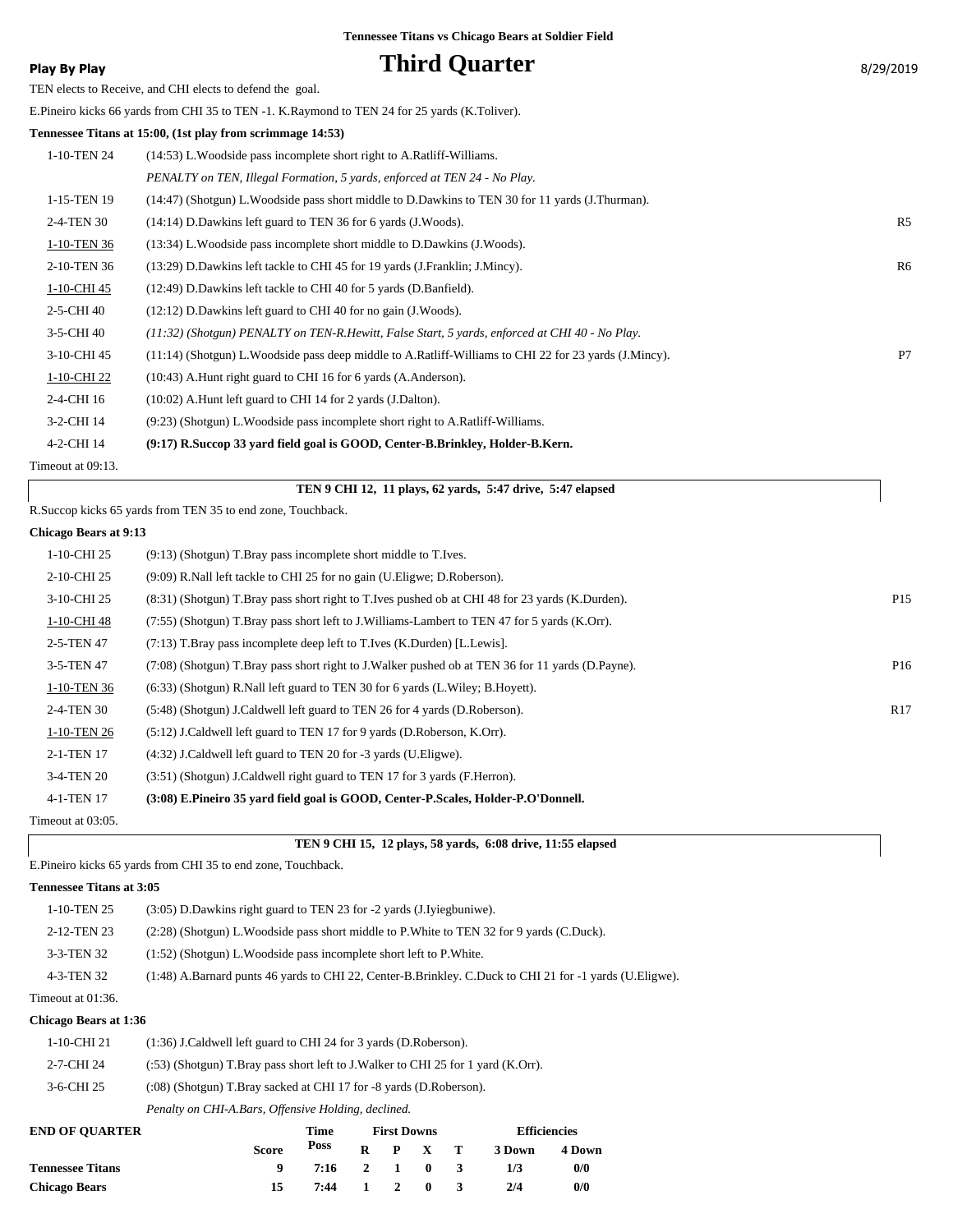### **Play By Play Provided as a set of Current Cuarter Play By Play By 2019** 8/29/2019

| Play by Play |  |  |
|--------------|--|--|
|              |  |  |

Chicago Bears continued.

4-14-CHI 17 (15:00) P.O'Donnell punts 62 yards to TEN 21, Center-J.Wirtel. K.Raymond to TEN 29 for 8 yards (J.Mincy).

#### **Tennessee Titans at 14:48**

| 1-10-TEN 29    | (14:48) D.Dawkins right tackle to TEN 30 for 1 yard (J.Harris).                           |                |
|----------------|-------------------------------------------------------------------------------------------|----------------|
| 2-9-TEN 30     | (14:07) D.Dawkins left tackle to TEN 45 for 15 yards (J.Thurman).                         | R8             |
| 1-10-TEN 45    | (13:38) D.Dawkins right tackle to CHI 43 for 12 yards (J.Mincy).                          | R <sub>9</sub> |
| 1-10-CHI 43    | $(13:03)$ A.Barnes right tackle to CHI 39 for 4 yards $(J.Woods)$ .                       |                |
| 2-6-CHI 39     | (12:23) L. Woodside pass short middle to C. Hollister to CHI 22 for 17 yards (M. Joseph). | <b>P10</b>     |
| 1-10-CHI 22    | $(11:51)$ L. Woodside right end to CHI 10 for 12 yards (C. Harris).                       | R11            |
| 1-10-CHI 10    | $(11:16)$ (Shotgun) L. Woodside pass incomplete short right to C. Hollister (K. Toliver). |                |
| 2-10-CHI 10    | $(11:12)$ (Shotgun) L. Woodside scrambles right guard to CHI 5 for 5 yards (J. Woods).    |                |
| $3-5$ -CHI $5$ | (10:33) (Shotgun) L. Woodside pass incomplete short right to D. Dawkins.                  |                |
| 4-5-CHI 5      | (10:28) R.Succop 23 yard field goal is GOOD, Center-B.Brinkley, Holder-B.Kern.            |                |
|                |                                                                                           |                |

Timeout at 10:26.

### **TEN 12 CHI 15, 10 plays, 66 yards, 4:22 drive, 4:34 elapsed** R.Succop kicks 66 yards from TEN 35 to CHI -1. J.Franklin to CHI 27 for 28 yards (A.Hunt).

*Penalty on CHI, Offensive Holding, offsetting, enforced at TEN 35 - No Play. Penalty on TEN-A.Barnes, Unnecessary Roughness, offsetting.* R.Succop kicks 70 yards from TEN 35 to CHI -5. J.Franklin to CHI 20 for 25 yards (K.Orr).

#### **Chicago Bears at 10:26, (1st play from scrimmage 10:15)**

| 1-10-CHI 20       | $(10:15)$ (Shotgun) J.Caldwell left end to CHI 37 for 17 yards (U.Eligwe).                             | R <sub>18</sub> |
|-------------------|--------------------------------------------------------------------------------------------------------|-----------------|
| 1-10-CHI 37       | $(9:32)$ J.Caldwell left guard to CHI 37 for no gain (K.Orr).                                          |                 |
| 2-10-CHI 37       | $(8:49)$ R.Nall left tackle to CHI 36 for -1 yards $(0.5app)$ .                                        |                 |
| 3-11-CHI 36       | $(8:07)$ (Shotgun) T.Bray pass incomplete short left.                                                  |                 |
| 4-11-CHI 36       | (8:00) P.O'Donnell punts 51 yards to TEN 13, Center-J.Wirtel. P.White to TEN 20 for 7 yards (K.Fitts). |                 |
| Timeout at 07:50. |                                                                                                        |                 |

### **Tennessee Titans at 7:50**

| 1-10-TEN 20 | (7:50) D.Dawkins left end pushed ob at TEN 39 for 19 yards (J.Franklin).                           | R12 |
|-------------|----------------------------------------------------------------------------------------------------|-----|
| 1-10-TEN 39 | (7:18) L. Woodside sacked at TEN 34 for -5 yards (D. Banfield).                                    |     |
| 2-15-TEN 34 | (6:39) D.Dawkins right tackle to TEN 41 for 7 yards (J.Thurman).                                   |     |
| 3-8-TEN 41  | $(6:01)$ (Shotgun) L. Woodside pass incomplete short middle to P. White.                           |     |
|             | Penalty on TEN-A.Pasztor, Offensive Holding, declined.                                             |     |
| 4-8-TEN 41  | (5:53) A.Barnard punts 47 yards to CHI 12, Center-B.Brinkley. C.Duck ran ob at CHI 12 for no gain. |     |

Timeout at 05:48.

#### **Chicago Bears at 5:48**

| $1-10$ -CHI 12                  | (5.48) (Shotgun) J.Caldwell left guard to CHI 16 for 4 yards (J.Tillery).                                |                 |
|---------------------------------|----------------------------------------------------------------------------------------------------------|-----------------|
| 2-6-CHI 16                      | (5:05) (Shotgun) J.Caldwell right guard to CHI 18 for 2 yards (B.Hoyett).                                |                 |
| 3-4-CHI 18                      | (4:22) (Shotgun) T.Bray pass incomplete short left to T.Ives [L.Lewis].                                  |                 |
| 4-4-CHI 18                      | $(4:17)$ P.O'Donnell punts 52 yards to TEN 30, Center-J.Wirtel. P.White to TEN 32 for 2 yards (K.Fitts). |                 |
| <b>Tennessee Titans at 4:05</b> |                                                                                                          |                 |
| 1-10-TEN 32                     | (4:05) D. Dawkins right tackle to TEN 45 for 13 yards (K. Toliver).                                      | R <sub>13</sub> |
| 1-10-TEN 45                     | (3.23) D. Dawkins right tackle to CHI 35 for 20 yards (K. Toliver).                                      | R14             |
| 1-10-CHI 35                     | (2:45) D. Dawkins left end to CHI 35 for no gain (C. Harris).                                            |                 |
|                                 |                                                                                                          |                 |

*PENALTY on TEN-A.Hall, Chop Block, 15 yards, enforced at CHI 35 - No Play.*

- 1-25-50 *(2:40) (Shotgun) PENALTY on TEN-H.Grasu, False Start, 5 yards, enforced at 50 No Play.*
- 1-30-TEN 45 (2:36) (No Huddle, Shotgun) L.Woodside pass short middle to D.Dawkins to CHI 47 for 8 yards (J.Thurman).
- 2-22-CHI 47 (2:18) (Shotgun) L.Woodside pass short right to P.Hesse to CHI 40 for 7 yards (D.Jibowu).

#### Two-Minute Warning

3-15-CHI 40 (2:00) (Shotgun) L.Woodside pass deep middle to A.Ratliff-Williams to CHI 9 for 31 yards (C.Duck). P15 1-9-CHI 9 (1:40) L.Woodside pass short left to A.Barnes pushed ob at CHI 3 for 6 yards (C.Duck). 2-3-CHI 3 (1:34) (Shotgun) L.Woodside pass incomplete short middle to P.Hesse [M.Betts].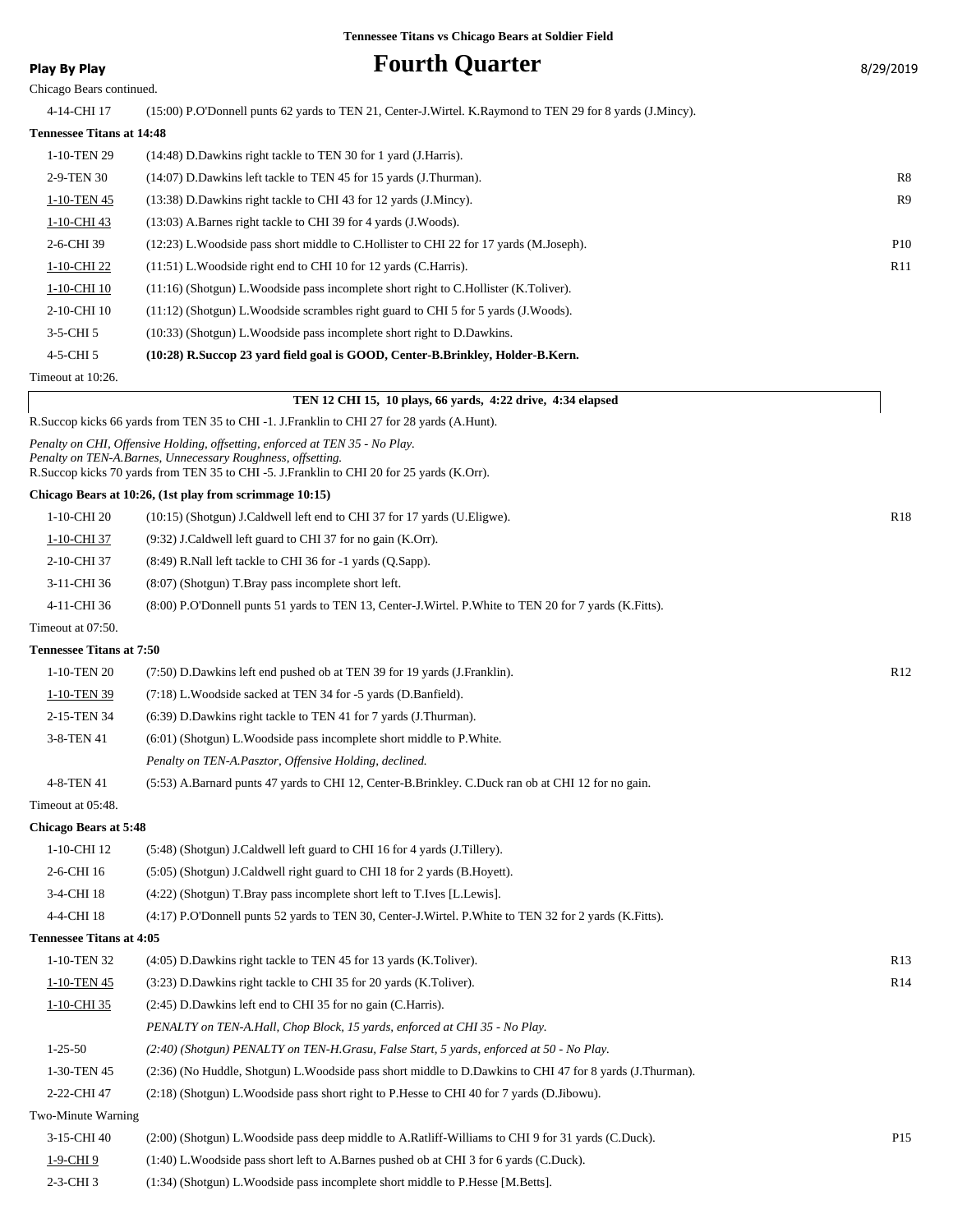| 3-3-CHI 3                    | (1:28) (Shotgun) L. Woodside pass short left to D. Dawkins for 3 yards, TOUCHDOWN.                | P <sub>16</sub> |
|------------------------------|---------------------------------------------------------------------------------------------------|-----------------|
|                              | R.Succop extra point is GOOD, Center-B.Brinkley, Holder-B.Kern.                                   |                 |
|                              | TEN 19 CHI 15, 8 plays, 68 yards, 2:40 drive, 13:35 elapsed                                       |                 |
|                              | R.Succop kicks 65 yards from TEN 35 to end zone, Touchback.                                       |                 |
| <b>Chicago Bears at 1:25</b> |                                                                                                   |                 |
| 1-10-CHI 25                  | $(1:25)$ (Shotgun) T.Bray pass short middle to J.Caldwell to CHI 28 for 3 yards (K.Orr).          |                 |
| 2-7-CHI 28                   | (1:00) (No Huddle, Shotgun) T.Bray pass short middle to T.Mizzell to CHI 38 for 10 yards (K.Orr). | P <sub>19</sub> |
| 1-10-CHI 38                  | (:38) (No Huddle, Shotgun) T.Bray pass incomplete deep right to J.Walker.                         |                 |
| 2-10-CHI 38                  | (:34) (Shotgun) T.Bray pass short middle to J.Caldwell to CHI 49 for 11 yards (M.Jordan).         | P <sub>20</sub> |
|                              | Timeout #1 by CHI at 00:28.                                                                       |                 |
| 1-10-CHI 49                  | (:28) (Shotgun) T.Bray sacked at CHI 38 for -11 yards (D.Roberson).                               |                 |
|                              | Timeout #2 by CHI at 00:22.                                                                       |                 |
| 2-21-CHI 38                  | $(17)$ (Shotgun) T.Bray pass short middle to T.Ives to 50 for 12 yards (K.Orr).                   |                 |
|                              | Timeout #3 by CHI at 00:16.                                                                       |                 |
| $3 - 9 - 50$                 | (:15) (Shotgun) T.Bray pass short middle to J.Horsted to TEN 32 for 18 yards (Q.Sapp).            | P <sub>21</sub> |
| 1-10-TEN 32                  | $(0.07)$ (No Huddle, Shotgun) T. Bray spiked the ball to stop the clock.                          |                 |
| 2-10-TEN 32                  | $(.01)$ PENALTY on CHI, Delay of Game, 5 yards, enforced at TEN 32 - No Play.                     |                 |
| 2-15-TEN 37                  | (:01) (Shotgun) T.Bray pass short left to T.Mizzell pushed ob at TEN 9 for 28 yards (L.Wiley).    | P <sub>22</sub> |
| <b>END OF QUARTER</b>        | <b>First Downs</b><br><b>Efficiencies</b><br>Time                                                 |                 |
|                              | <b>Poss</b><br>$\mathbf{R}$<br><b>Score</b><br>т<br>3 Down<br>4 Down<br>P<br>X                    |                 |
| <b>Tennessee Titans</b>      | 19<br>9<br>0/0<br>9:04<br>6<br>3<br>$\bf{0}$<br>2/4                                               |                 |

**Chicago Bears 15 5:56 1 4 0 5 1/3 0/0**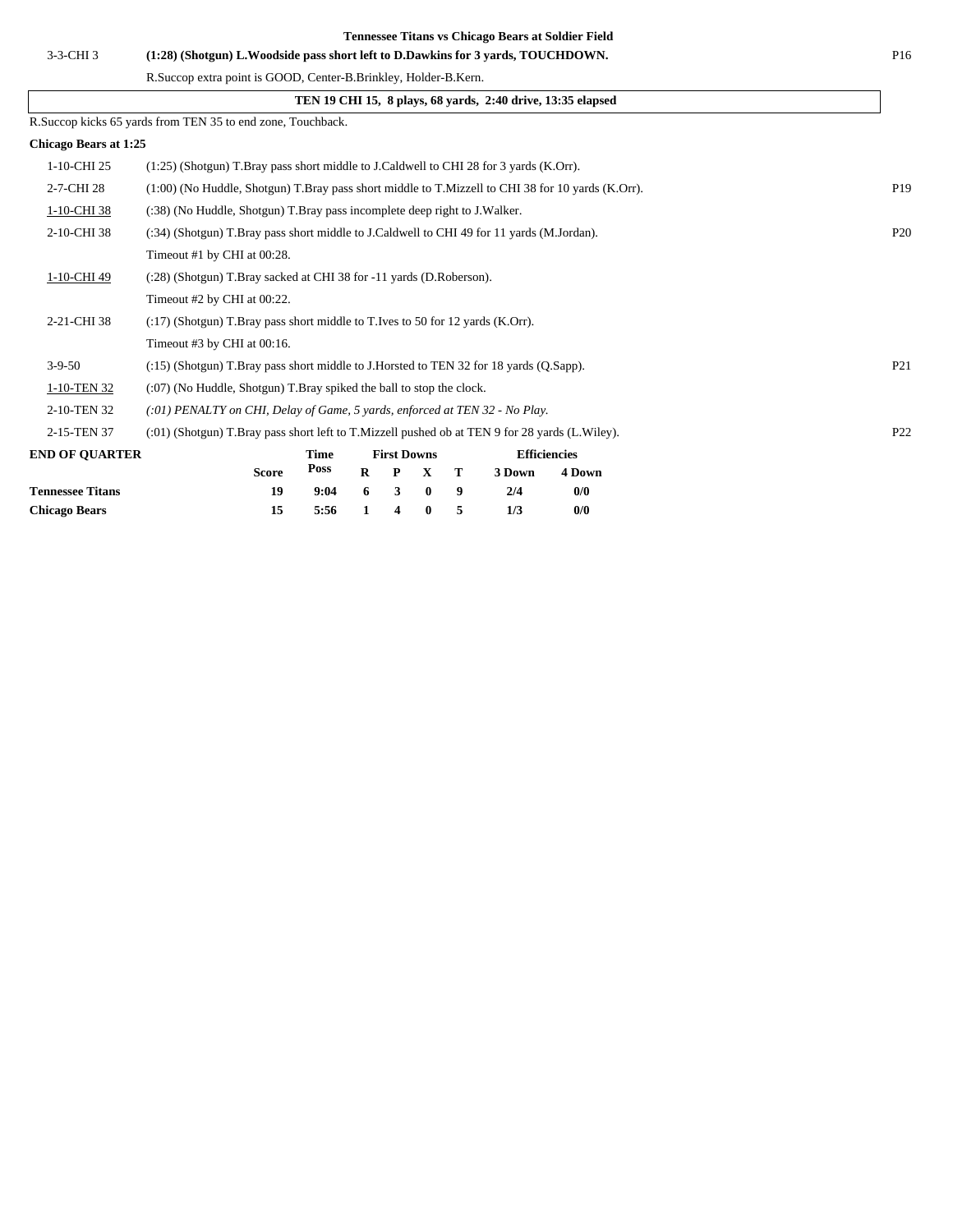### **Miscellaneous Statistics Report**

**Tennessee Titans vs Chicago Bears 8/29/2019 at Soldier Field**

### **Ten Longest Plays for Tennessee Titans**

| Yards | <b>Otr</b> | <b>Play Start</b> | <b>Play Description</b>                                                                                  |
|-------|------------|-------------------|----------------------------------------------------------------------------------------------------------|
| 45    |            | 2 1-10-TEN 25     | (7:40) L. Woodside pass deep middle to K. Raymond to CHI 30 for 45 yards (D. Jibowu).                    |
| 31    | 4          | 3-15-CHI 40       | (2:00) (Shotgun) L. Woodside pass deep middle to A. Ratliff-Williams to CHI 9 for 31 yards (C. Duck).    |
| 23    |            | 3 3-10-CHI 45     | (11:14) (Shotgun) L. Woodside pass deep middle to A. Ratliff-Williams to CHI 22 for 23 yards (J. Mincy). |
| 20    |            | 4 1-10-TEN 45     | (3:23) D. Dawkins right tackle to CHI 35 for 20 yards (K. Toliver).                                      |
| 19    |            | 2 1-10-CHI 30     | (7:00) L. Woodside pass short middle to C. Hollister to CHI 11 for 19 yards (D. Jibowu).                 |
| 19    |            | 3 2-10-TEN 36     | (13:29) D. Dawkins left tackle to CHI 45 for 19 yards (J. Franklin; J. Mincy).                           |
| 19    | 4          | 1-10-TEN 20       | (7:50) D.Dawkins left end pushed ob at TEN 39 for 19 yards (J.Franklin).                                 |
| 17    |            | 4 2-6-CHI 39      | (12:23) L. Woodside pass short middle to C. Hollister to CHI 22 for 17 yards (M. Joseph).                |
| 15    |            | 4 2-9-TEN 30      | (14:07) D. Dawkins left tackle to TEN 45 for 15 yards (J. Thurman).                                      |
| 13    | 4          | 1-10-TEN 32       | (4:05) D.Dawkins right tackle to TEN 45 for 13 yards (K.Toliver).                                        |

### **Ten Longest Plays for Chicago Bears**

| Yards | 0tr | <b>Play Start</b> | <b>Play Description</b>                                                                            |
|-------|-----|-------------------|----------------------------------------------------------------------------------------------------|
| 29    |     | 3-20-CHI 33       | (2:45) (Shotgun) T.Bray pass short left to T.Ives to TEN 38 for 29 yards (T.Smith).                |
| 28    |     | 4 2-15-TEN 37     | (:01) (Shotgun) T.Bray pass short left to T.Mizzell pushed ob at TEN 9 for 28 yards (L.Wiley).     |
| 24    |     | 2-9-TEN 43        | (10:21) (Shotgun) T.Bray pass short left to T.Ives to TEN 19 for 24 yards (T.Smith).               |
| 24    |     | 2 1-10-CHI9       | (:47) (Shotgun) T.Bray pass deep middle to J.Horsted to CHI 33 for 24 yards (J.Tillery).           |
| 24    |     | 2 1-10-CHI 33     | (:40) (Shotgun) T.Bray pass deep middle to J.Horsted to TEN 43 for 24 yards (D.Long).              |
| 23    |     | 3 3-10-CHI 25     | (8:31) (Shotgun) T.Bray pass short right to T.Ives pushed ob at CHI 48 for 23 yards (K.Durden).    |
| 18    |     | 4 3-9-50          | (:15) (Shotgun) T.Bray pass short middle to J.Horsted to TEN 32 for 18 yards (Q.Sapp).             |
| 17    |     | 4 1-10-CHI 20     | (10:15) (Shotgun) J.Caldwell left end to CHI 37 for 17 yards (U.Eligwe).                           |
| 13    |     | 2 2-30-CHI 33     | (2:35) (Shotgun) T.Bray pass short middle to J.Caldwell to CHI 46 for 13 yards (K.Orr).            |
| 12    |     | 1-10-CHI 27       | (14:50) (Shotqun) T.Bray pass short middle to J.Williams-Lambert to CHI 39 for 12 yards (T.Smith). |

|             |             | <b>Touchdown Scoring Information</b> |     |            |                        |   | <b>Offense</b>           | Defense          | <b>Special Teams</b> |    |    |             |     |          |        |
|-------------|-------------|--------------------------------------|-----|------------|------------------------|---|--------------------------|------------------|----------------------|----|----|-------------|-----|----------|--------|
| VISITOR     |             | Tennessee Titans                     |     |            |                        |   |                          | 0                |                      | 0  |    |             |     |          |        |
| <b>HOME</b> |             | Chicago Bears                        |     |            |                        |   |                          | 0                |                      | 0  |    |             |     |          |        |
|             |             | <b>Player Scoring Information</b>    |     |            |                        |   |                          |                  |                      |    |    |             |     |          |        |
|             | Club Player |                                      | TD. | Rush<br>TD | <b>Rec KO TD</b><br>TD |   | <b>Punt Int TD</b><br>TD | <b>Fum</b><br>TD | Misc<br>TD           | FG | XP | 2Pt<br>Rush | Rec | 2Pt Sfty | Points |
| TEN         | D.Dawkins   |                                      | 0   | 0          |                        | 0 |                          | 0                | $\mathbf{0}$         | 0  | 0  |             | 0   | 0        | 12     |
| TEN         | R.Succop    |                                      | 0   | 0          |                        | 0 |                          | 0                | 0                    |    |    |             | 0   | 0        |        |
| CHI         | E.Pineiro   |                                      | 0   | 0          |                        | 0 |                          | 0                | 0                    |    | 0  |             | 0   | 0        | 9      |

| <b>Possession Detail</b>    | <b>First Half</b> |       | <b>Second Half</b> |       | Game    |       |  |
|-----------------------------|-------------------|-------|--------------------|-------|---------|-------|--|
|                             | <b>Visitor</b>    | Home  | <b>Visitor</b>     | Home  | Visitor | Home  |  |
| Largest Lead                | 0                 | 12    | 4                  | 6     | 4       | 12    |  |
| Drives Leading              | 0                 | 4     | 0                  | 4     | 0       | 8     |  |
| Time of Possession Leading  | 0:00              | 14:49 | 0:00               | 12:15 | 0:00    | 27:04 |  |
| Largest Deficit             | $-12$             | 0     | -6                 | -4    | $-12$   | -4    |  |
| Drives Trailing             | 4                 | 0     |                    |       | q       |       |  |
| Time of Possession Trailing | 6:58              | 0:00  | 16:20              | 1:25  | 23:18   | 1:25  |  |
| Times Score Tied Up         |                   | 0     |                    | 0     |         | 0     |  |
| Lead Changes                |                   |       |                    |       |         |       |  |

CHI J.Horsted 0 0 1 0 0 0 0 0 0 0 0 0 0 6